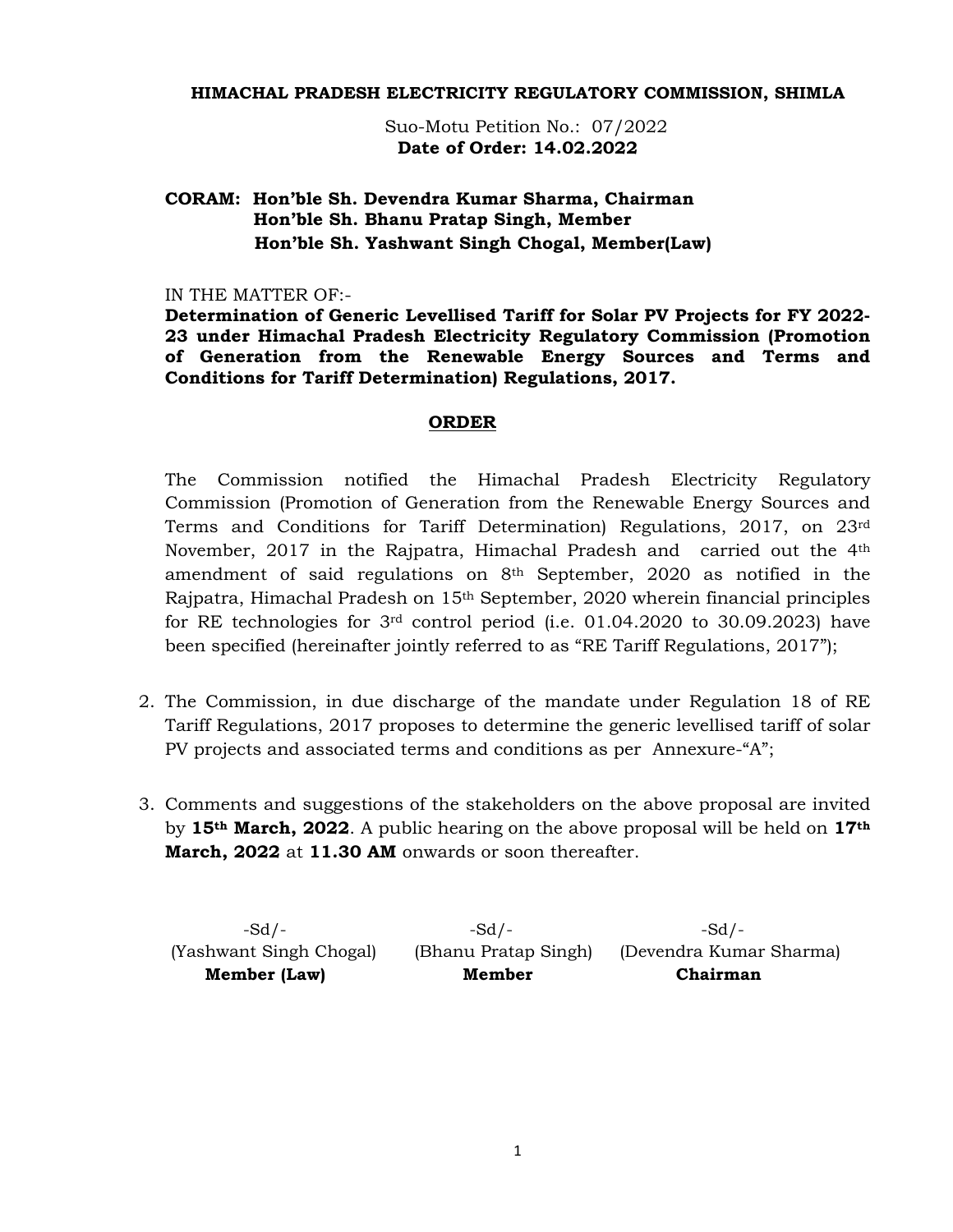# **Generic levellised tariff for Solar PV Projects for FY 2022-23 under RE Tariff Regulations, 2017.-**

1. The Commission notified the Himachal Pradesh Electricity Regulatory Commission (Promotion of Generation from the Renewable Energy Sources and Terms and Conditions for Tariff Determination) Regulations, 2017, on 23rd November, 2017 in the Rajpatra, Himachal Pradesh and carried out the 4th amendment of said regulations on  $8<sup>th</sup>$  September, 2020 as notified in the Rajpatra, Himachal Pradesh on 15th September, 2020 wherein financial principles for RE technologies for 3rd control period (i.e. 01.04.2020 to 30.09.2023) have been specified (hereinafter jointly referred to as "RE Tariff Regulations, 2017").

The regulation 18 of the RE Tariff Regulations, 2017, provides that:-

"18 (1)………..xxxxxxxxxx…………

(2) Where the technological specific parameters and other terms and conditions, including the tariff period and useful life of the project, have not been specified, the Commission may, by an order, at any time and at such intervals as it considers appropriate to do so, fix the same:

Provided that…………………xxxxxxx…………

 Provided further that the Commission may, by order, categorise the renewable energy projects, other than small hydro projects, under the respective renewable energy technologies specified in sub–regulation (1), based on the capacity of projects, the available subsidy schemes and such other factors as may be considered appropriate by it:

Provided further that the Commission may, in order to promote such technologies for smaller capacities, follow, mutatis mutandis, upto the limits as it may consider necessary separately for each such technology but not exceeding 5 MW for any such technology, any or all of the technological specific parameters, including capital cost, and other terms and conditions or the tariff, in respect of the relevant part of the control period for the relevant renewable energy technology, as it may deem fit -

- (a) as specified or adopted by the Central Commission for determining project specific tariff for any project(s) or generic levellised tariff for any category of project(s); or
- (b) the rate discovered though competitive bidding undertaken by any Government agency; or
- (c) the inputs available from any other sources, as the Commission may find appropriate:

 Provided further that the financial norms, except for capital cost, as specified under Chapter-IV of these Regulations shall also be considered as ceiling norms.

(3) The Commission may, after having fixed the norms/parameters and other related terms and conditions as per sub-regulation (2), determine, or otherwise fix, by order, either generic levellised tariff(s) for any or all categories of such renewable energy technology(ies):

 Provided that the Commission may, by order, fix, at such time intervals as it may consider appropriate, the ceiling rates and associated terms and conditions to be used by the licensee for reverse bidding for procurement of power from the projects based on such technologies.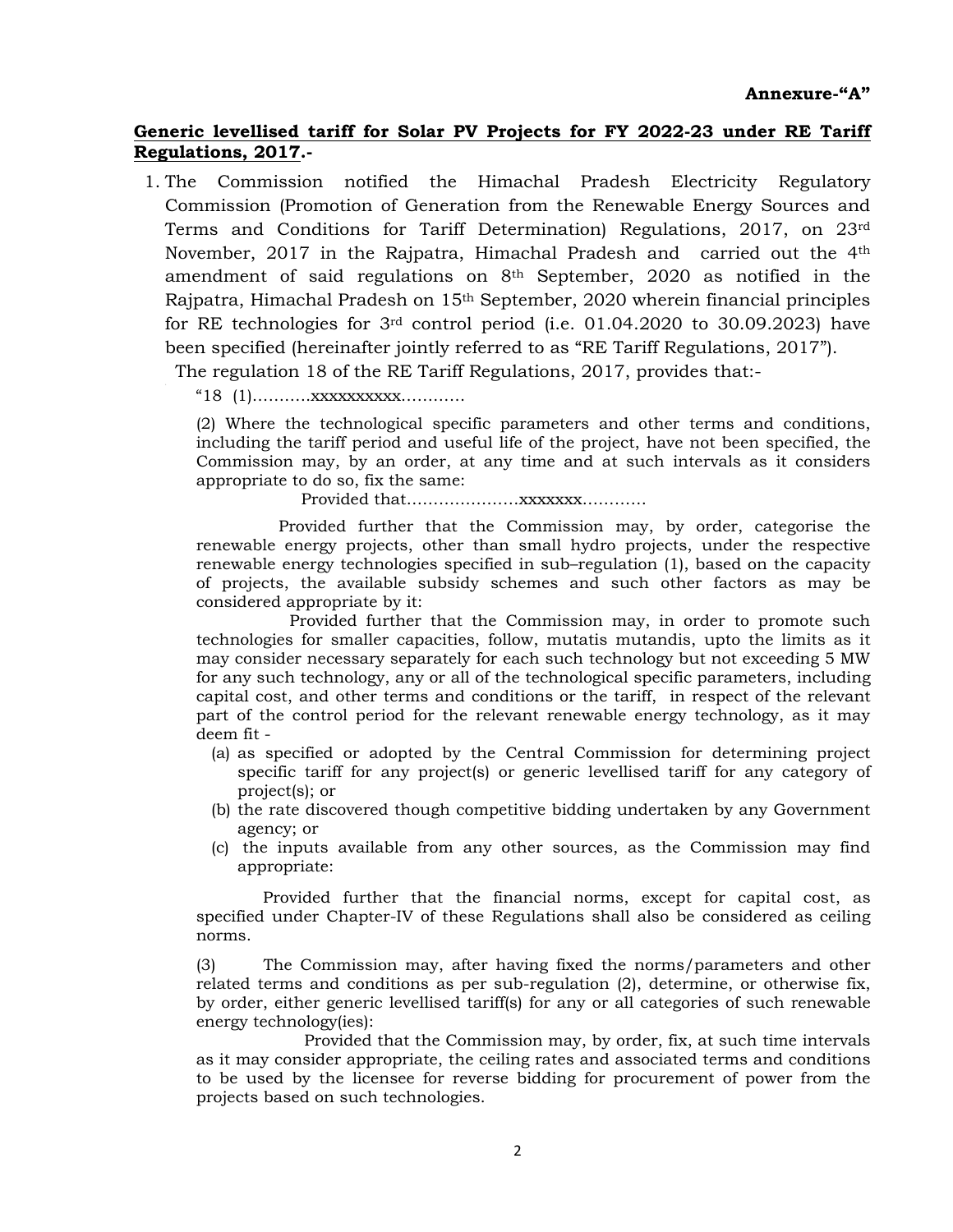(4) …….xxxxxxxxxx………… .

(5) ………xxxxxxxxxx……….. .

2. In view of above provisions contained in regulation 18 of the RE Tariff Regulations, 2017, the Commission proposes to categorize the solar PV plants and also to fix the technological specific norms for the financial year 2022-2023 and also the generic levellised tariff for procurement of power by the distribution licensee from solar PV plants as detailed in the succeeding paragraphs.

### 3. **Categorization.-**

The  $2<sup>nd</sup>$  proviso of sub-regulation (2) of regulation 18 of RE Tariff Regulations, 2017 provides that the Commission may, by order, categorize the renewable energy technologies other than SHPs based on capacity of the projects, the available subsidy scheme and such other factors as may be considered appropriate by it. The Commission, after taking into account various factors like geographical and topographical conditions in the State and in order to promote smaller capacities of solar PV plants at different locations across the State, categorized solar PV projects vide its previous orders of solar PV tariff determination. The Commission proposes to retain similar categorization, as mentioned in the table below, for the solar PV generation capacity for the purposes of normative capital cost and determination of levellised tariff for FY 2022-23:-

| Capacity | Capacity of Solar PV Project at one site |  |  |  |  |  |  |  |  |  |
|----------|------------------------------------------|--|--|--|--|--|--|--|--|--|
|          | Upto 1 MW capacity                       |  |  |  |  |  |  |  |  |  |
|          | Above 1 MW to 5 MW capacity              |  |  |  |  |  |  |  |  |  |
|          | Above 5 MW capacity                      |  |  |  |  |  |  |  |  |  |

Since the capacity in the second category is proposed to be limited to 5.00 MW, so the Commission expects that for higher capacities, the Distribution Licensee shall preferably purchase solar power through Solar Energy Corporation of India or else through the competitive bidding route. All the solar PV projects with a capacity of more than 5.00 MW shall accordingly fall under the third category.

### 4. **Technology Specific Parameters.-**

The sub-regulation (2) of regulation 18 of the RE Tariff Regulations, 2017 provides that the Commission may, in order to promote such technologies for smaller capacities, follow, mutatis mutandis, upto the limits as it may consider necessary separately for each such technology but not exceeding 5.00 MW for any such technology, the technological specific parameters, including capital cost, and other terms and conditions, or the tariff as specified or adopted by the Central Commission for determining project specific tariff for any project(s) or generic levellised tariff for any category of project(s); or the inputs available from any other sources, as the Commission may find appropriate.

The Central Commission has notified Renewable Energy Regulations, 2020 i.e. Central Electricity Regulatory Commission (Terms and Conditions for Tariff Determination from Renewable Energy Sources) Regulations, 2020 (hereinafter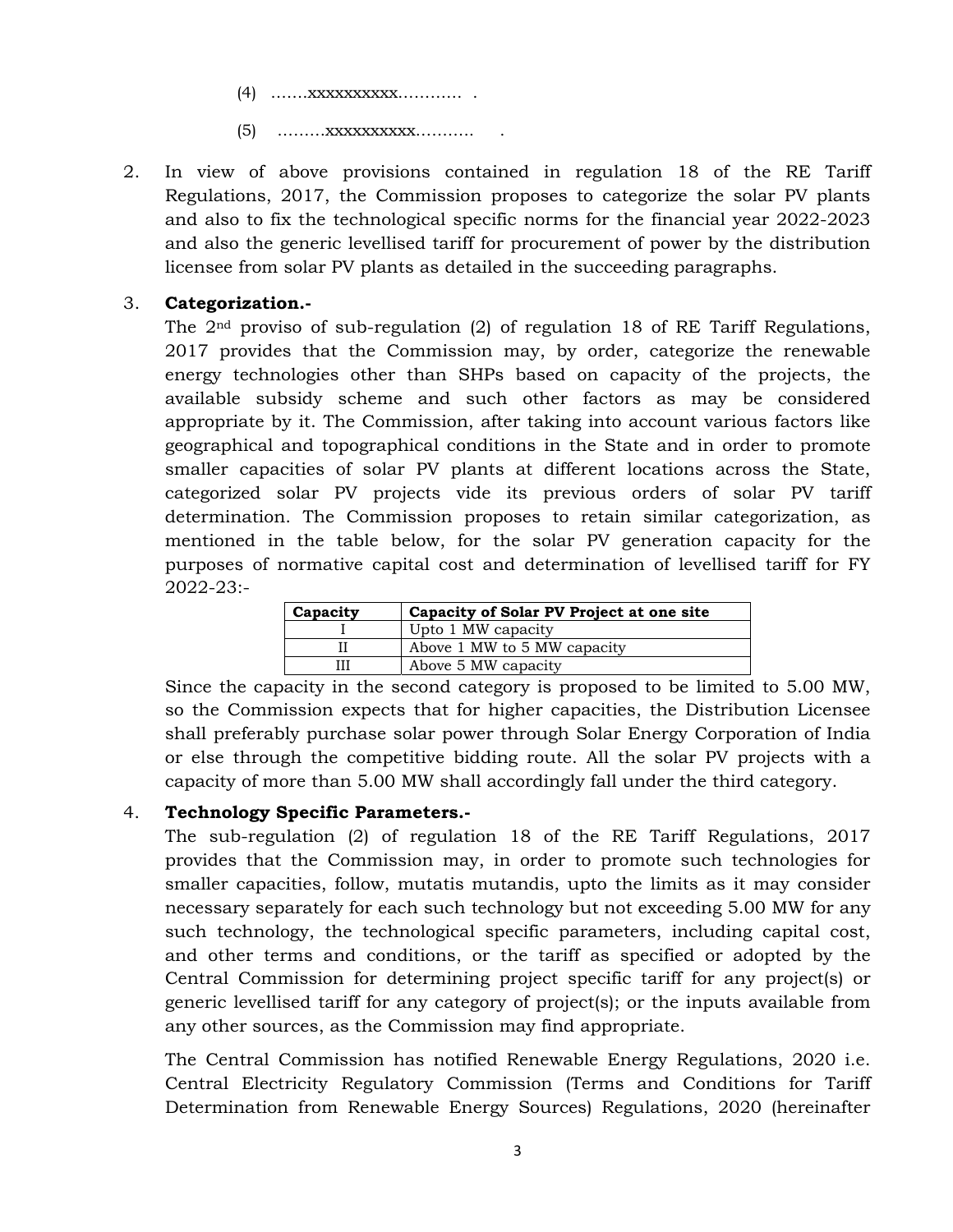referred as "CERC RE Tariff Regulations, 2020". The Central Commission has specified the technological parameters i.e. normative Capacity Utilization Factor (CUF) for solar PV projects as 21%. However, for capital cost and O&M expenses, the CERC RE Tariff Regulations, 2020 provides that for these parameters, only project specific parameter(s), based on prevailing market trends, shall be taken into consideration.

The CERC has not made any provision for determination of normative (benchmark) capital cost for solar PV projects and its RE Tariff Regulations, 2020 do not envisage such a generic tariff determination. Accordingly, the Commission proposes to evolve its own technology specific parameters after taking into account the various available inputs, including those notified by the CERC and considered by the HPERC in its previous solar PV tariff determination orders.

#### **4.1 NORMATIVE CAPITAL COST.-**

As per the website of PV insights solarindia, the latest Solar PV Module Weekly support Price, as accessed on 08.02.2022, is as under:-

**USD/Watt**

|                   | ----<br>------ |
|-------------------|----------------|
| Item              | Average        |
| Poly Solar Module | 0.196          |
| Mono PERC Module  | 0.234          |

The average of these prices works out to 0.215 USD/Watt. The Commission proposes to consider the cost of Solar PV Module as Rs. 160.18 Lakhs/MW considering the exchange rate of Rs. 74.50/USD based on the average of six months, ending 8th February, 2022. The Commission, while determining the generic tariff for Solar PV Plants for FY 2021-22 as per its Order dated  $22<sup>nd</sup>$  July, 2021, had escalated the average price, based on the data for the relevant period, by 15% to account for the various factors such as DC/AC ratio, degradation factor, taxes etc. etc. Subsequently, the Government of India has announced levy of import duty, w.e.f. 01.04.2022, on the import of Solar PV Cells and Solar PV Modules @ 25% and 40% respectively. The safeguard duty has however been abolished. Moreover, the GST rate for the goods component has also been increased from 5% to 12%. Apart from the above, the Government of India has provided for the production linked incentive of Rs. 4500 Crores, in addition to the PLI of Rs. 19500 Crore provided for in the budget proposals for 2022-23. All these factors would have overlapping and diverse effects and may also increase the competitiveness. All these factors shall have thus definite impact on the market rates at which the Solar PV Cells and Solar PV Modules shall be available. After taking all the related factors into account, the Commission proposes to enhance the average normative price of modules  $\omega$  30% (instead of 15% considered in the Order dated 22nd July, 2021) to account for the various aspects related to the capital cost of Solar PV modules. On this basis, the per MW capital cost of the Solar PV Modules works out to Rs 208.23 Lakhs/MW. The capital cost of the other components amounting to Rs. 216.30 Lakh, as considered in the Order of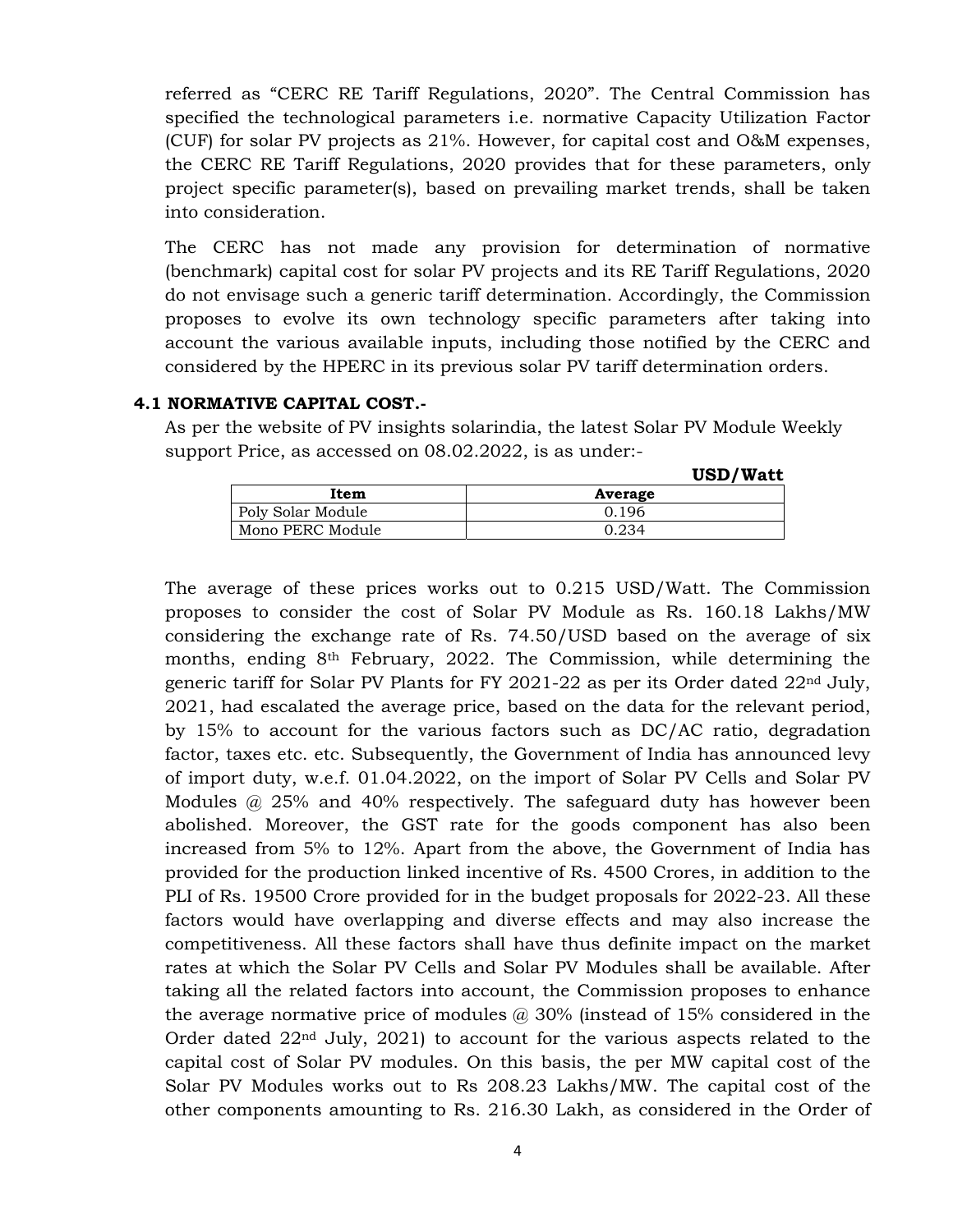$22<sup>nd</sup>$  July,  $2021$ , is proposed to be retained as the same is considered to be adequate to meet such expenses.

On the above basis, the per MW normative capital cost is proposed to be considered as Rs. 424.53 Lakhs/MW as detailed in the following table:-

| Sr. | <b>Particulars</b>                           | Capital cost norm (Rs. |
|-----|----------------------------------------------|------------------------|
| No. |                                              | Lakh/MW)               |
|     | PV Modules                                   | 208.23                 |
| 2   | Preliminary and Pre-operative expenses, Land | 216.30                 |
|     | Cost, Civil & General Works and Mounting     |                        |
|     | Structures. Power Conditioning Units.        |                        |
|     | Evacuation cost up to interconnection point  |                        |
|     | etc.                                         |                        |
|     | <b>Total Capital Cost</b>                    | 424.53                 |

In case the rate of basic custom duty to be levied w.e.f. 1.4.2022 and/or of GST is changed due to any reason(s), the commission may review the above cost while finalizing the generic tariff.

The normative capital cost for the solar PV projects upto 1.00 MW is proposed to be fixed by allowing an increase of about 1.5% on the normative cost for the projects above 1.00 MW and upto 5.00 MW as proposed above. Accordingly the normative capital cost for the solar PV projects upto 1.00 MW is proposed to be fixed as Rs. 430.90 Lakhs per MW.

 In line to the previous solar PV tariff determination orders, the Commission also proposes to allow marginally higher capital cost in respect of Solar PV project(s) to be set up in Urban areas and Industrial areas notified by the State Government so as to encourage installation of such plant in such areas, keeping in view the fact that location of plants in such areas may generally help the distribution licensee to utilize the power from such plant in more optimum manner.

 As such the additional capital cost for these area specific solar PV project(s) is proposed as Rs. 10.00 Lakhs per MW (for capacity above 1.00 MW and upto 5.00 MW) over and above the normative capital cost considered for the project(s) to be set up in the areas other than Urban and Industrial areas. This additional cost of Rs. 10.00 Lakhs per MW shall however be further increased by 1.5% for plants upto 1.00 MW located in the urban areas and industrial areas.

Explanation;-

For the purpose of this tariff order-

- (a) The "Urban Areas" mean the areas covered under a Municipal Corporation, Municipal Council or a Nagar Panchayat set up by the State Government under any law enacted by the State Legislative Assembly and shall also include the area falling under the Cantonment Board constituted by the Central Government under the Cantonment Act, 2006.
- (b) The "Industrial areas" mean the areas notified as such by the State Government through its Industries Department or through any such other department/ agency authorized by it.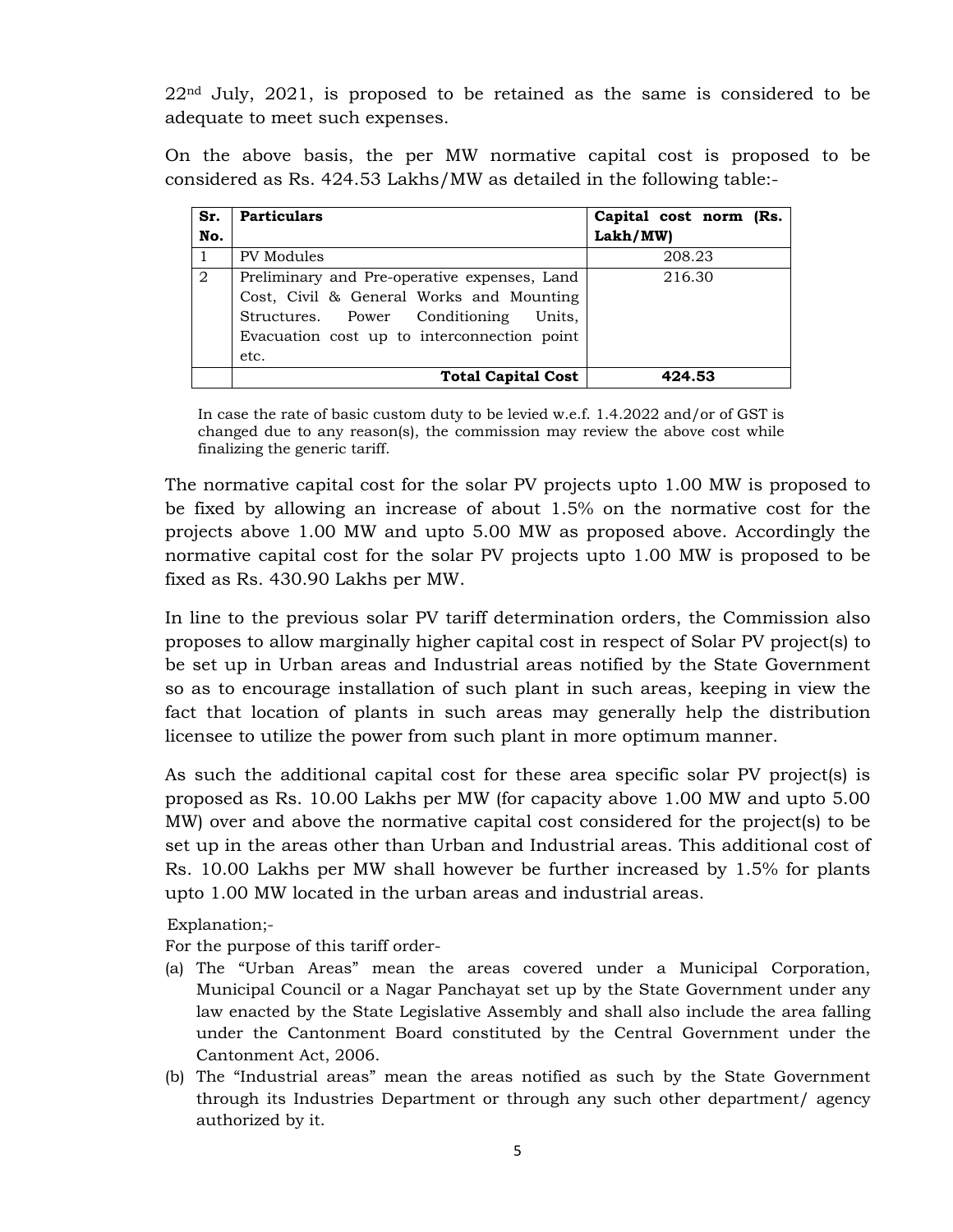(c) For this purpose, a solar PV project shall be considered to be situated in the urban area or industrial area, as the case may be, if any one or both of the main components of the project i.e. the generating plant and the interconnection point fall in any such area(s) on the date of filing the petition for approval of PPA.

Accordingly, proposed Normative Capital Cost for respective categories of Solar PV plant is tabulated as under:-

| Sr. No. | Category                                                                   | <b>Capital Cost norm</b><br>(Rs. Lakhs/MW) |
|---------|----------------------------------------------------------------------------|--------------------------------------------|
|         | Projects to be set up in areas other than urban areas and industrial areas |                                            |
| (a)     | Upto 1.00 MW                                                               | 430.90                                     |
| (b)     | Above 1.00 MW & upto 5.00 MW                                               | 424.53                                     |
| 2       | Projects to be set up in urban areas and industrial areas                  |                                            |
| (a)     | Upto 1.00 MW                                                               | 441.05                                     |
| (b)     | Above 1.00 MW & upto 5.00 MW                                               | 434.53                                     |

# 4.2 **OPERATION AND MAINTENANCE EXPENSES.-**

The Commission considered the O&M expenses as Rs. 9.08 Lakhs/MW with escalation @ 3.84% for FY 2021-22 in its solar PV tariff order dated 22.07.2021.

 The O&M expenses of Rs. 9.43 Lakh/MW are proposed to be considered for FY 2022-23. These normative O&M charges shall also be escalated  $\omega$  3.84% per annum over the tariff period as per provision of regulations 28-B of the RE Tariff Regulations, 2017.

# 4.3 **NORMATIVE NET SALEABLE ENERGY.-**

 The Commission considered the CUF as 21% for FY 2020-21 in its tariff order 15.01.2021 and for FY 2021-22 in its tariff order dated 22.07.2021. The Commission proposes to retain the same CUF. The deduction on account of auxiliary consumption, transformation losses and the project line losses are also proposed to retain at a composite rate of 1.45% of the gross generation worked out on the basis of the normative CUF of 21% to cover the auxiliary consumption, transformation losses and project line losses upto interconnection point on normative basis, based on earlier order.

- 4.4 The other technology specific parameters viz. useful life of the project and tariff period, have already been specified in the RE Tariff Regulations, 2017, which are otherwise in line with the CERC Regulations also and the same shall be followed accordingly.
- 5. After having proposed the technology specific parameters as above, the Commission now proceeds to determine the generic levellised tariff, based on the provisions of RE Tariff Regulations, 2017 (i.e. 01.04.2020 to 30.09.2023) for solar PV projects for FY 2022-23 under regulation 18 of the RE Tariff Regulations, 2017. The main details of the proposed tariff are as follows:-

### 5.1 **TARIFF STRUCTURE.-**

Regulation 12 of the RE Tariff Regulations, 2017 stipulates that single part levellised tariff structure, comprising of the following fixed cost components shall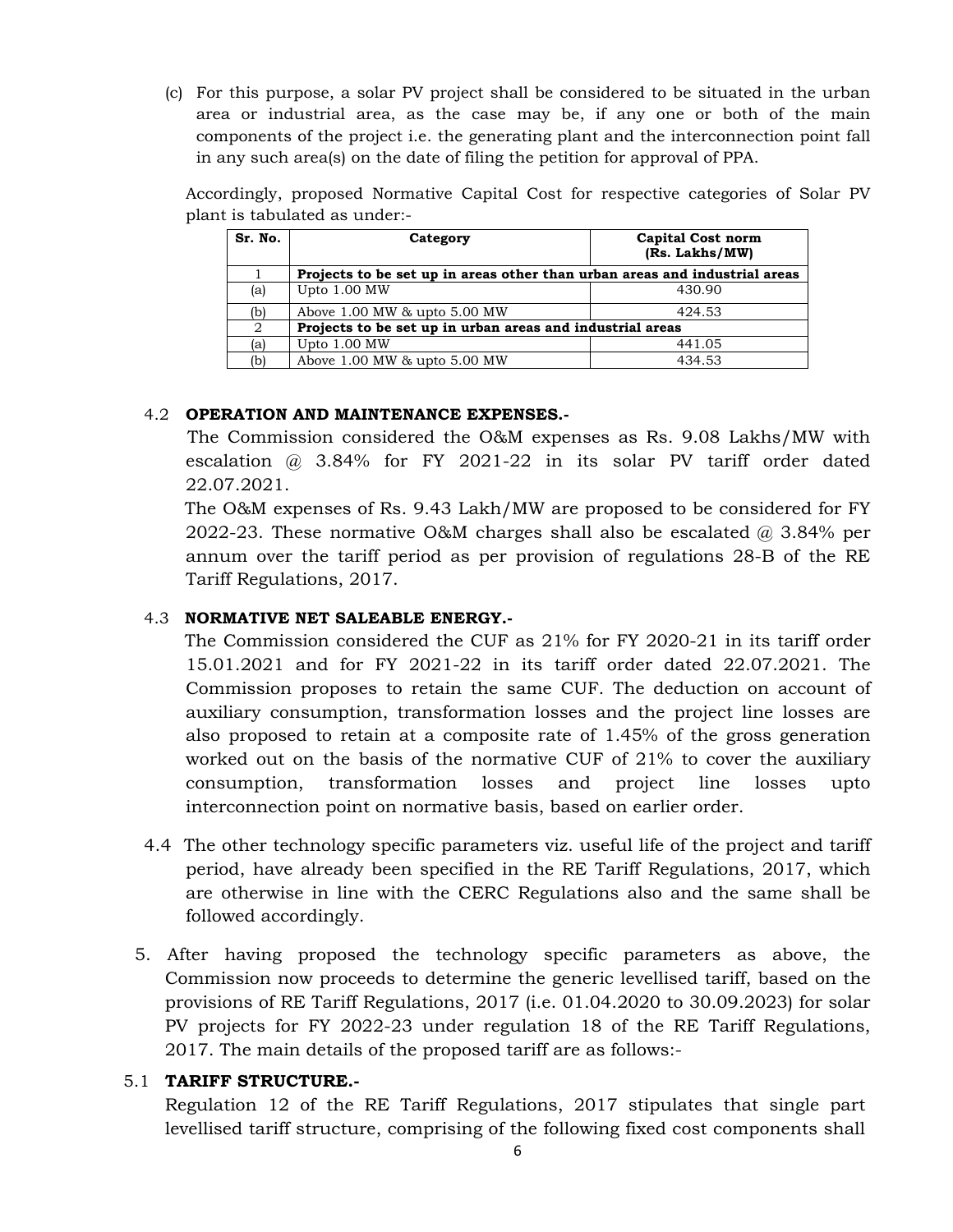be followed and that in case, where, no fuel cost component is involved in power generation, the following parameters shall be considered:-

- (a) Return on Equity;
- (b) Interest on loan capital;
- (c) Depreciation;
- (d) Interest on working capital.

Accordingly, single part generic levellised tariff have been worked out for the respective categories of solar PV projects by adopting the methodology, discussed in succeeding paragraphs.

### 5.2 **USEFUL LIFE AND TARIFF PERIOD.-**

Regulation 10, read with clause (ac) of sub-regulation (1) of regulation 2 of the RE Tariff Regulations, 2017, specifies the 'useful life' and tariff period in relation to a Solar PV plant as 25 years from the date of commencement of operation of the project. Accordingly, the useful life and tariff period has been taken as 25 years which is also in line with CERC RE Tariff Regulations, 2020.

### 5.3 **DEBT EQUITY RATIO.-**

The normative debt equity ratio has been considered as 70:30 in accordance with regulation 23-B of the RE Tariff Regulations, 2017.

### 5.4 **Return on Equity.-**

Regulation 26-B of the RE Tariff Regulations, 2017 provides that the value base for the equity (on which return on equity shall be calculated) shall be equal to the equity component computed in accordance with the provisions of regulation 23-B.

It has also been specified that the normative Return on Equity shall be 14%. The normative Return on Equity shall be grossed up by the latest available notified Minimum Alternate Tax (MAT) rate for the first 20 years of the Tariff Period and by the latest available notified Corporate Tax rate for the remaining Tariff Period.

Accordingly, the normative return on equity taken as 14% in accordance with the provisions of RE Tariff Regulations, 2017. The grossed-up RoE for the first 20 years of the useful life of the project worked out as 16.96% by considering MAT  $\omega$ 17.472% (15% MAT rate +12% Surcharge+ 4% Health and Education cess) and for the remaining 5 years the same grossed-up as 19.75% by considering corporate tax @ 29.12% (25% tax rate +12% Surcharge+ 4% Health and Education cess).

### 5.5 **Interest on Loan.-**

 The sub-regulation (1) of regulation 24-B of the RE Tariff Regulation, 2017 provides that the loan tenure of 15 years shall be considered for the purpose of determination of tariff for RE projects. Sub-regulation (2) of the said regulation provides for computation of rate of interest of loan as under:-

### "**(2) Interest Rate.-**

*(a) The loan amount (i.e. the debt component) arrived at in the manner indicated in the regulation 23-B shall be considered as gross normative loan for calculation of interest on loan. The normative loan outstanding as on 1st April of every year shall*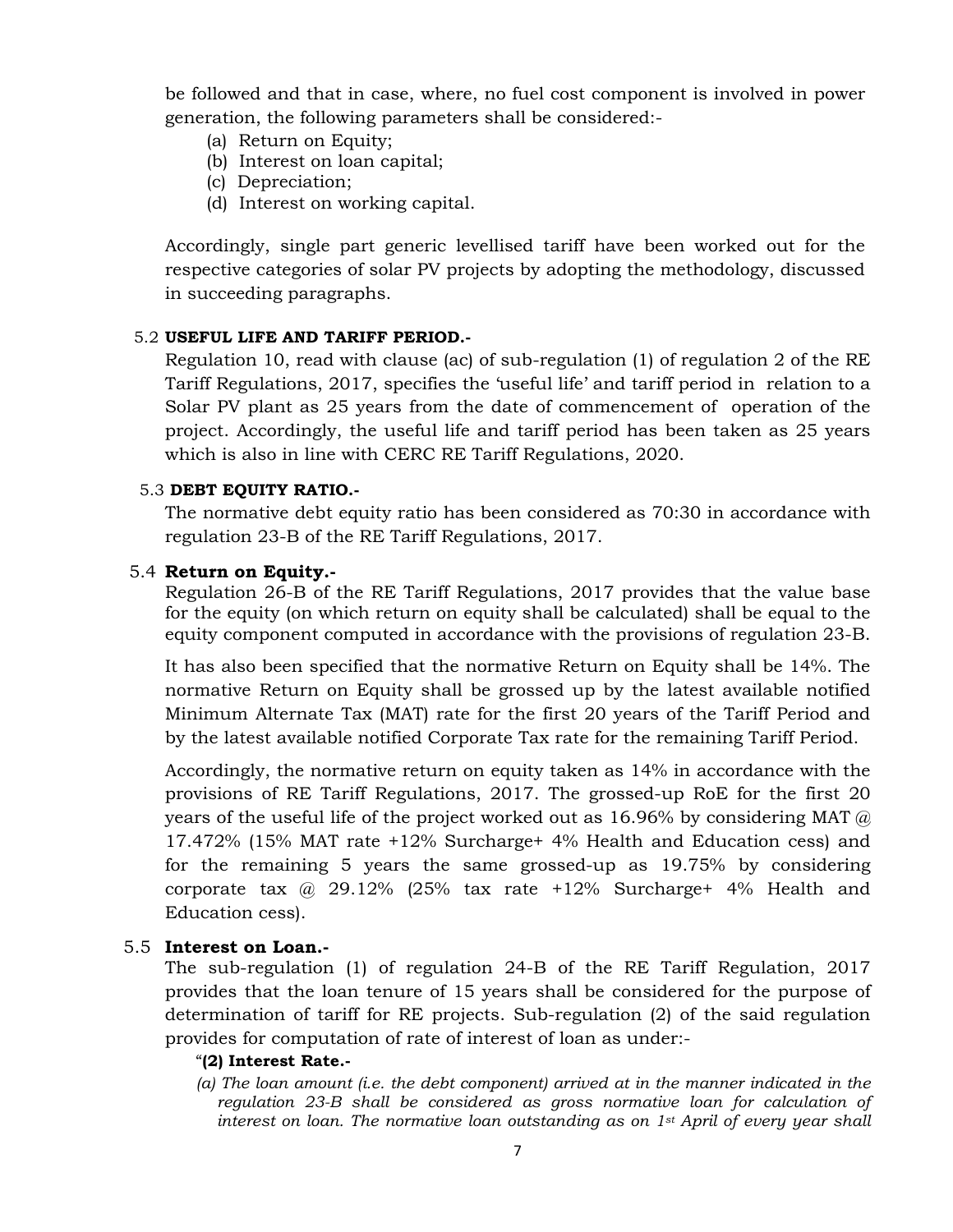*be worked out by deducting the cumulative repayment up to 31st March of previous year from the gross normative loan.* 

 *(b) For the purpose of computation of tariff(s) under these Regulations, normative interest rate of two hundred (200) basis points above the average State Bank of India Marginal Cost of Funds based Lending Rate (MCLR) (one year tenor) prevalent during the last available six months, prior to the respective date(s) from which such tariff(s) the respective generic levellised tariffs are to be made applicable, shall be considered:* 

 *Provided that in case where the project specific tariff ……. .* 

- *(c) Notwithstanding any moratorium period availed by the renewable energy generator, the repayment of loan shall be considered from the first year of the tariff period and shall be equal to the annual depreciation allowed.* 
	- *(d) The loan repayment for a financial year or the relevant part period thereof shall be considered to have been done in the middle of that financial year or the relevant part period thereof, as the case may be."*

 In view of above, the interest rate has been worked out as 9.00% per annum by adding 200 basis points above the average of Marginal Cost of Funds based Lending Rate (MCLR) (one year tenor) of State Bank of India (SBI) prevalent during the last available six months prior to the respective date(s) i.e. 12.01.2022 from which the generic tariff(s) are to be made applicable as shown in the table below:-

| Month to                          | <b>Tenor-wise MCLR of SBI</b> |
|-----------------------------------|-------------------------------|
| June, 2021                        | 7.00                          |
| July, 2021                        | 7.00                          |
| August, 2021                      | 7.00                          |
| September, 2021                   | 7.00                          |
| October, 2021                     | 7.00                          |
| November, 2021                    | 7.00                          |
| Avg. for last available 6 months. | 7.00                          |

#### 5.6 **Depreciation.-**

(i)Regulation 25-B of the RE Tariff Regulations, 2017 provides as under:

"*For the purpose of tariff determination, depreciation shall be computed in the following manner, namely:-* 

- *(a) the value base for the purpose of depreciation shall be equal to sum total of the debt and equity components as per the provisions of regulation 23-B;*
- *(b) the salvage value shall be considered as 10% and depreciation shall be allowed up to maximum of 90% of the value base as per clause (a) of this regulation: Provided that no depreciation shall be allowed to the extent of incentive,*

*grant and capital subsidy available for the project.* 

- *(c) depreciation per annum shall be based on 'Differential Depreciation Approach'. For tariff purposes, the depreciation shall be allowed @ 4.67% per annum of the value*  base as per clause (a) of this regulation till such time the requirement for *repayment of loan component of the capital cost as per regulations 21-B, 23-B and 24-B is fully provided and the remaining depreciation shall be spread over the residual useful life of the project on straight line method;*
- *(d) depreciation shall be chargeable from the first year of commencement of operation of the project:*

*Provided that ………….. purposes of project specific determination of tariff."*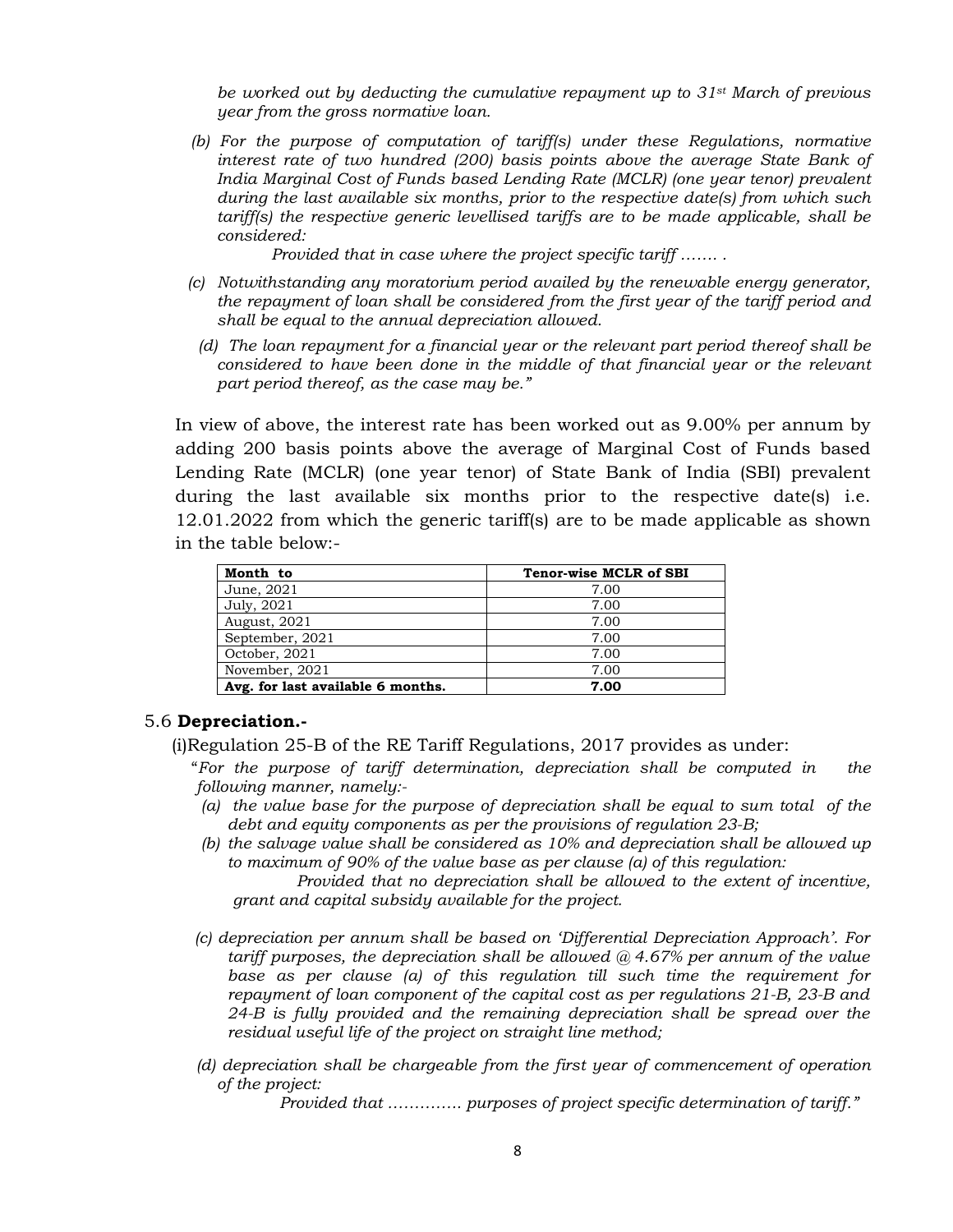Accordingly, the rate of depreciation for the first 15 years has been considered as 4.67% and the rate of depreciation from the 16th year onwards has been spread over the balance useful life as under:-

| <b>Details</b>                                | <b>Solar PV Power Plant</b> |
|-----------------------------------------------|-----------------------------|
| Useful life (in years)                        | 25                          |
| Rate of depreciation for 15 years $(\%)$      | 4 67                        |
| Rate of depreciation after first 15 years (%) | 1.995                       |

### 5.7 **Interest on working capital.-**

- (i) In accordance with the regulation 27-B of the RE Tariff Regulations, 2017, the working capital requirement of the Solar PV project has been considered by including the following:-
	- *"(a) operation and maintenance expenses for one month;*
	- *(b) receivables equivalent to 45 days of energy charges for sale of electricity calculated on the net saleable energy corresponding to the CUF considered for tariff determination on normative basis;*
	- *(c) maintenance spare @ 15% of operation and maintenance expenses."*
- (ii) Interest rate on working capital has been worked out as 10.50% per annum by the adding 350 basis points above the average of Marginal Cost of Funds based Lending Rate (MCLR) (one year tenor) of State Bank of India (SBI) prevalent during the last available six months prior to the respective date(s) from which the generic tariff(s) are to be made applicable.

# 5.8 **Incentive and/or subsidy and/or grant/budgetary support by the Central/State Government.-**

The sub-regulation (1) of regulation 22-B of the RE Tariff Regulations, 2017 provides as under:-

*" (1) While determining the generic levellised or project specific levellised tariff, as the case may be, for the renewable energy project(s) under these Regulations, the Commission shall take into consideration any incentive and/or subsidy and/or grant available under the schemes of the Central or State Government or their agencies, but excluding accelerated depreciation benefit under the Income Tax Act: Provided that the capital subsidy under the schemes of the Central or State* 

*Government or their agencies shall be adjusted in the normative capital cost and the cost so arrived, after such adjustment, shall be considered for computing Debt-Equity Components for the purposes of determination of generic levellised tariffs:* 

*Provided further that where the Central Government or the State Government notifies, or has notified, any generation based incentive (GBI) scheme for a particular kind of renewable technology, such technology based generating station shall be assumed to have availed the benefit of such a scheme and their tariffs shall be reduced by the amount of generation based incentive (GBI) per unit for the period during which such incentive remains applicable.* 

*(2) Where any additional project specific grant or budgetary support is available to any project, apart from the incentive and/or subsidy and/or grant available under sub-regulation (1) of this regulation, the Commission shall account for such budgetary support also, while determining project specific levellised tariff.*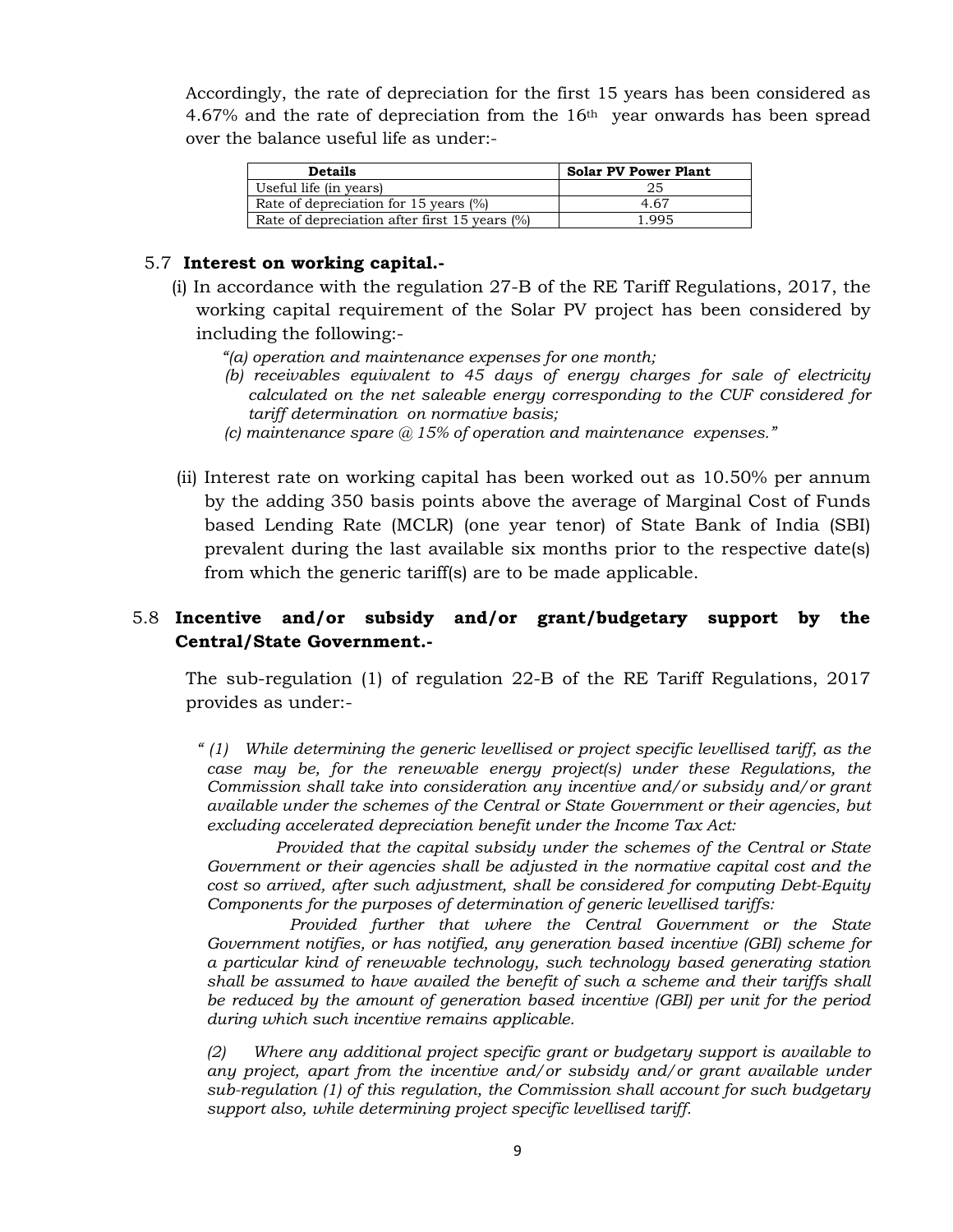*(3) The amount of subsidy shall be considered for each renewable source as per the applicable policy of the MNRE/State Government/Central Government and if the amount and/or mechanism of subsidy is changed by the MNRE/State Government/ Central Government, consequent corrections in tariffs may be carried out by the Commission in accordance with regulation 20."* 

 5.9 No adjustment of incentive and/or subsidy and/or grant is being made in the tariff calculations. However, adjustment to be made in the rate on the basis of per million (rupees) of subsidy for each MW capacity has been worked out and mentioned in the attached calculation sheet of the project and adjustment, if any, on account of the same shall be made at appropriate stage while applying the tariff after taking into account the eligibility conditions in each case. Similarly, adjustment on account of any other subsidy scheme(s) available under the Government (Central/State) shall also be made at appropriate stage(s) after taking into account the extent of subsidy(ies) available under such scheme(s). The adjustments on account of subsidies, where available, are to be made at the rates indicated in the calculation sheet on normative basis by considering the provisions of regulations 20-B, 23-B, 24-B, 25-B and 26-B. For this purpose the total amount (in million rupees) of incentive and/or subsidy and/or grant etc., shall be divided by the installed capacity of the projects and the per MW amount (in million rupees) so arrived at, shall be multiplied by the rate indicated in the calculation sheet.

### 5.10 **DISCOUNT FACTOR.-**

In accordance with sub-regulation (4) of regulation 12 of the RE Tariff Regulations, 2017, the discount factor equivalent to the post tax weighted average cost of capital has been considered for the purpose of levellised tariff computation. The discount factor has been calculated on this basis of the normative debt equity ratio (70:30) and weighed average of the post tax rates for debt and equity component. For this purpose, the interest rate on the loan component (i.e. 70%) of capital cost is 9.00%. For equity component (i.e. 30%), rate of Return of Equity (RoE) is considered as post tax rate of 14%. The discount factor has been calculated as 8.67%. The Corporate tax has been taken as 29.12% (25% IT rate+ 12% Surcharge+ 4% Health and Education cess).

# 5.11 **Rounding.-**

The tariff so worked out for solar PV projects has been rounded to nearest paise/kWh. The fraction of 0.5 paise/kWh or above has been rounded to next higher and fraction of less than 0.5 has been ignored.

### 6. **GENERIC LEVELLISED TARIFF AND ASSOCIATED TERMS & CONDITIONS.-**

 In light of the discussions made in the preceding paragraphs, the generic levellised tariff and the associated terms and conditions for solar PV power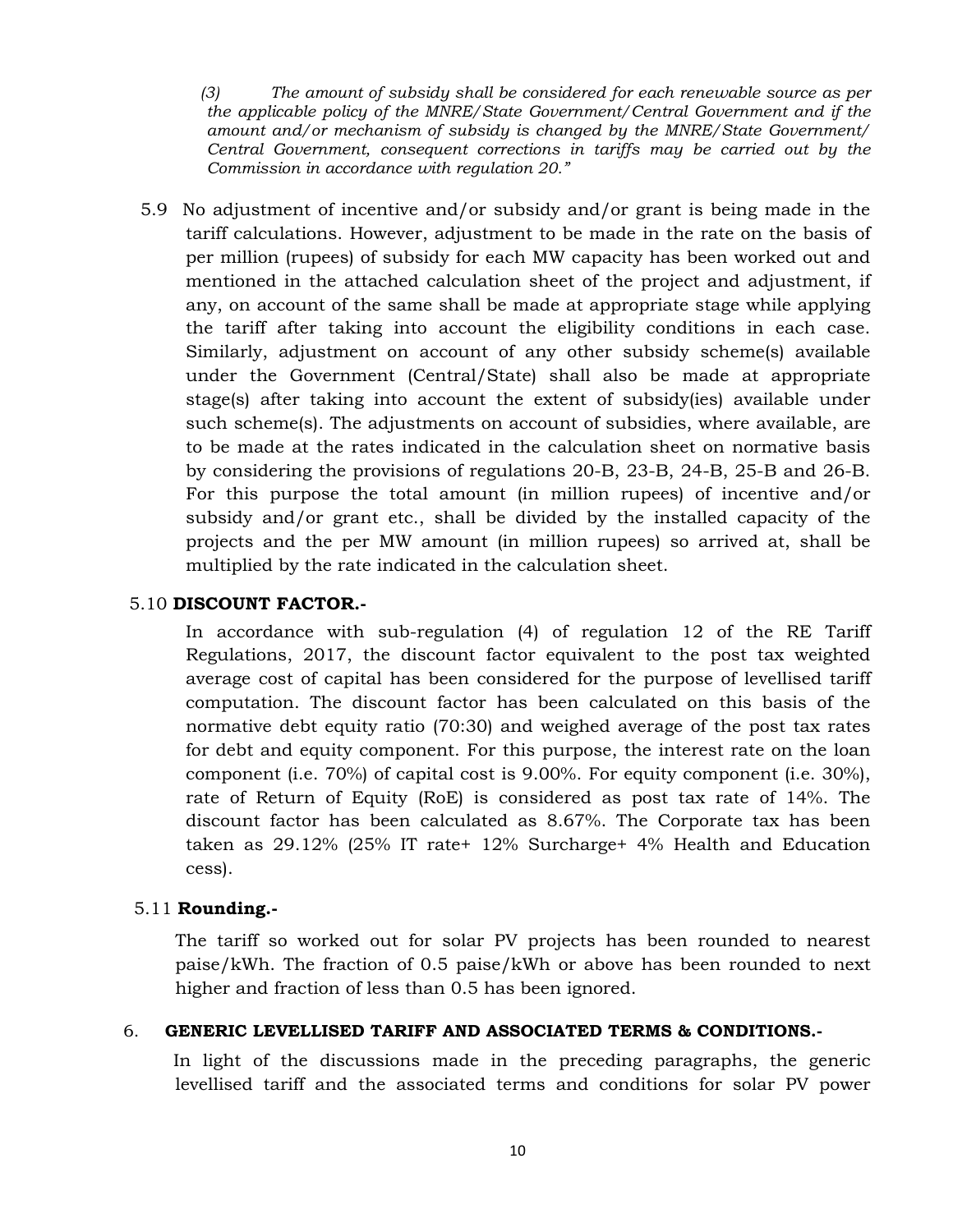project for FY 2022-23 under the RE Regulations, 2017 have been arrived at and are proposed to be determined as under:-

A. The generic levellised tariff for Solar PV power projects for FY 2022-23 shall be:-

| Sr.<br>No.   | Capacity                                                       | Generic levellised tariff<br>(Rs. Per kWh) |  |  |  |  |  |  |  |  |  |  |  |  |
|--------------|----------------------------------------------------------------|--------------------------------------------|--|--|--|--|--|--|--|--|--|--|--|--|
| 1            | Projects to be set up in other than industrial areas and urban |                                            |  |  |  |  |  |  |  |  |  |  |  |  |
|              | areas                                                          |                                            |  |  |  |  |  |  |  |  |  |  |  |  |
| (a)          | Upto 1.00 MW                                                   | 3.74                                       |  |  |  |  |  |  |  |  |  |  |  |  |
| (b)          | Above 1.00 MW & upto 5.00 MW                                   | 3.70                                       |  |  |  |  |  |  |  |  |  |  |  |  |
| $\mathbf{2}$ | Projects to be set up in industrial areas and urban areas      |                                            |  |  |  |  |  |  |  |  |  |  |  |  |
| (a)          | Upto 1.00 MW                                                   | 3.81                                       |  |  |  |  |  |  |  |  |  |  |  |  |
| (b)          | Above 1.00 MW & upto 5.00 MW                                   | 3.77                                       |  |  |  |  |  |  |  |  |  |  |  |  |

- B. This tariff as per item A shall be subject to the RE Tariff Regulations, 2017 and the orders as may be issued by the Commission thereunder from time to time.
- C. This tariff is applicable to solar photovoltaic (PV) power projects which directly convert Solar Energy into Electricity, using the poly crystalline silicon or Mono PERC technology or any other technology as approved by the Ministry of New and Renewable Energy and are connected to the Grid.
- D. This tariff does not take into account any capital subsidy or any incentive or grant/budgetary support etc. and the adjustment in this regard shall be carried out in accordance with the RE Regulations, 2017. The adjustments, if any, to be made at the rate per kWh by considering Rs. 10.00 lacs per MW subsidy have however been indicated in the tariff calculation sheets.
- E. The applicability of this tariff shall be governed as per the following provisions:-
	- (i) in cases where the joint petition for approval of PPA is submitted to the Commission on or after 01.04.2022, but not later than 31.03.2023, this tariff shall be applicable for such capacity(ies) as are commissioned on or before 31.03.2024.
	- (ii) in other cases, not covered in item (i) above, this tariff shall be applicable for such capacity(ies) for which the generic levellised tariff for FY 2022-23 is applicable in accordance with the provisions of the PPAs read with the applicable tariff Order(s) of previous years.
- F. This tariff shall not be applicable in cases where the distribution licensee procures power through Solar Energy Corporation of India or through competitive bidding at its level in accordance with Section 63 of the Electricity Act, 2003.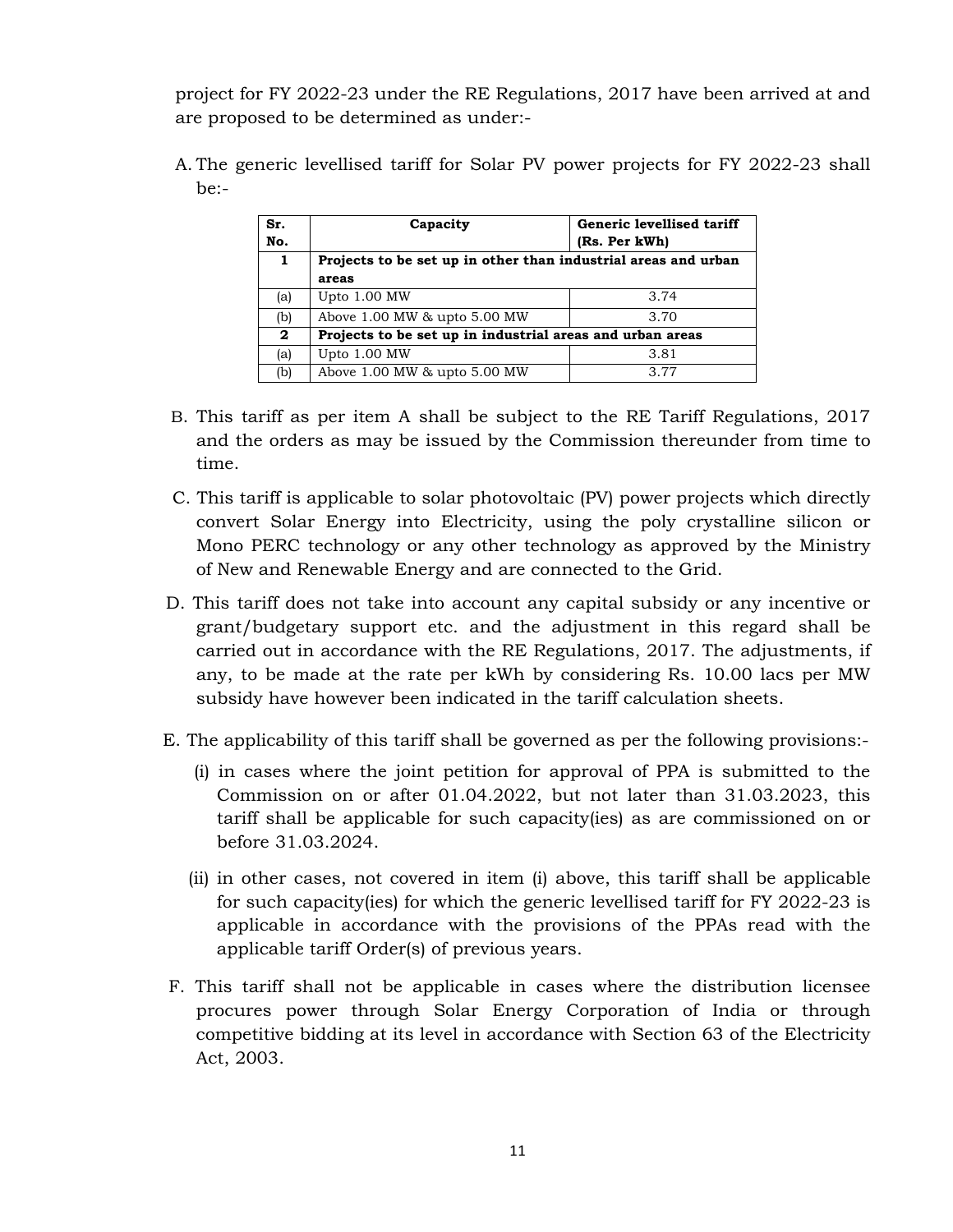- G. This tariff shall not be applicable in case of the solar PV projects which are installed by the consumers within their premises (rooftop or ground mounted) under net metering scheme.
- 7. The detailed computations for generic levellised tariff for FY 2022-23 for the categories of solar PV power projects, without considering any subsidies/ incentives/grants as well as illustrations thereof are attached as per Appendix – "I  $\&$  II" and "III  $\&$  IV".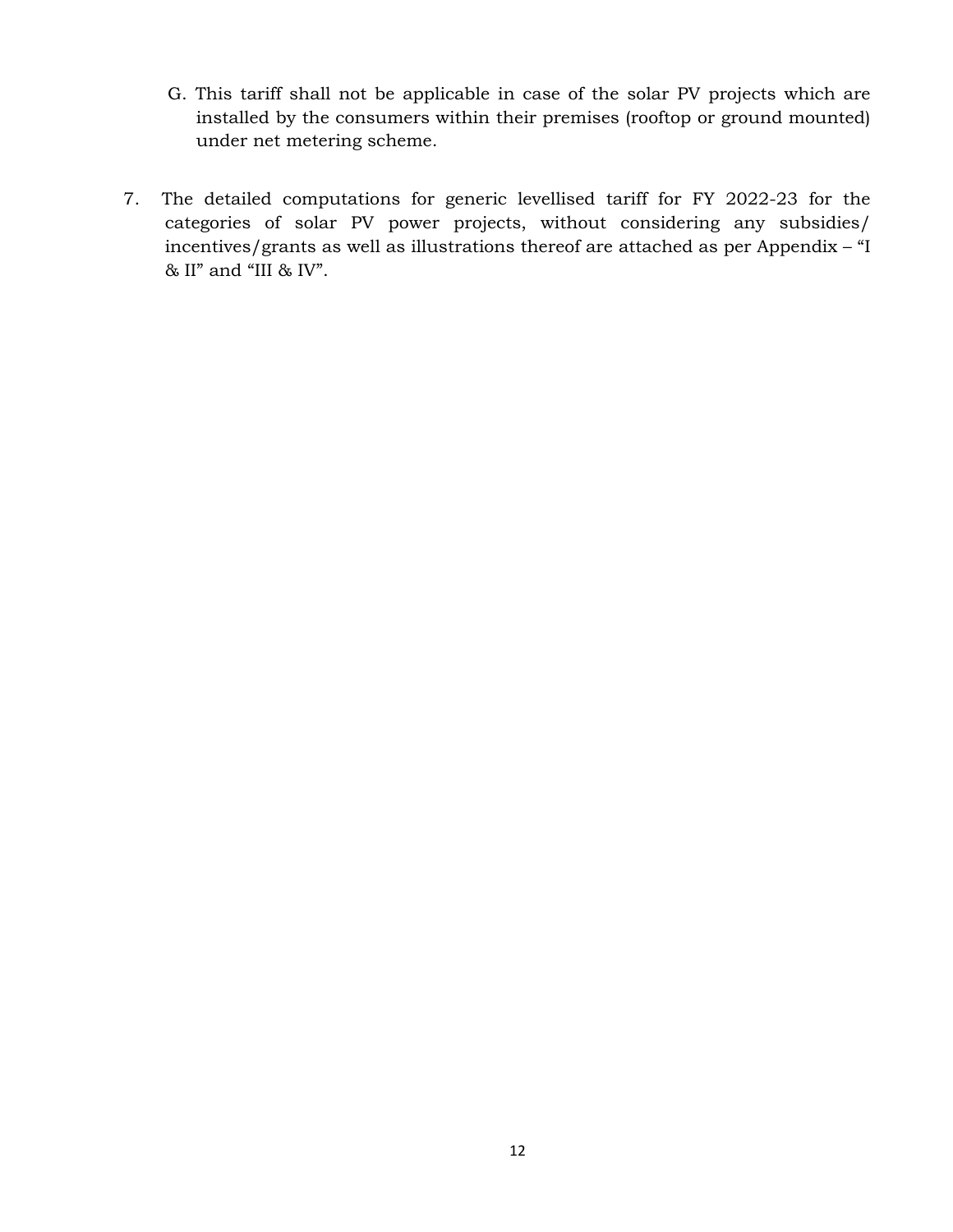# **Assumption Parameters for Solar PV Power Projects upto 1 MW**

| Sr. No         | <b>Assumption Head</b> | <b>Sub Head</b>         | Sub Head(2)                           | Unit                   | Value        |
|----------------|------------------------|-------------------------|---------------------------------------|------------------------|--------------|
| $\mathbf{1}$   | Power                  | Capacity                | <b>Installed Generation Capacity</b>  | <b>KW</b>              | 1000         |
|                | Generation             |                         | <b>Capacity Utilisation Factor</b>    | %                      | 0.21         |
|                |                        |                         | <b>Transmission losses, Auxillary</b> | %                      | 1.45         |
|                |                        |                         | Consumption including Transformation  |                        |              |
|                |                        |                         | Losses                                |                        |              |
|                |                        |                         | Useful Life                           | Years                  | 25           |
|                |                        |                         |                                       |                        |              |
| $\overline{2}$ | <b>Project Cost</b>    | Capital Cost /MW        | <b>Project Cost</b>                   | Lakh Rs./MW            | 430.90       |
| $\overline{3}$ | Project Financing      | Debt Equity             | <b>Tariff Period</b>                  | Year                   | 25           |
|                |                        |                         | Debt                                  | %                      | 70           |
|                |                        |                         | Equity                                | %                      | 30           |
|                |                        | Debt Component          | Loan Amount                           | Lakh Rs./MW            | 301.63       |
|                |                        |                         | <b>Moratorium Period</b>              | Year                   | 0            |
|                |                        |                         | <b>Repayment Period</b>               | Year                   | 15           |
|                |                        |                         | <b>Interst Rate</b>                   | %                      | 9.00         |
|                |                        | <b>Equity Component</b> | <b>Equity Amount</b>                  | Lakh Rs./MW            | 129.27       |
|                |                        |                         | Return of equity for first 20 Years   | %                      | 16.96        |
|                |                        |                         | Return of equity from 21st Years      | %                      | 19.75        |
|                |                        |                         | onwards                               |                        |              |
| 4              | Subsidy                | Subsidy                 |                                       |                        | 0            |
| 5              | Depreciation           | Depreciation            | <b>Recovery of Depreciation</b>       | $\%$                   | 90           |
|                |                        |                         | Annual Rate of Depreciation till      | %                      | 4.67         |
|                |                        |                         | completion of Loan Repayment          |                        |              |
|                |                        |                         | (balance spread in remaining years)   |                        |              |
|                |                        |                         | 16th year Onward                      | %                      | 1.995        |
| 6              | Operation &            |                         | Total O&M Expenses                    | Lakh Rs./MW            | 9.43         |
|                | Maintenance            |                         | <b>Annual Escalation</b>              | %                      | 3.84         |
| $\overline{7}$ | <b>Working Capital</b> |                         | <b>O&amp;M Charges</b>                | Month                  | $\mathbf{1}$ |
|                |                        |                         | <b>Maintenance Spares</b>             | % of O&M expenses of a | 15           |
|                |                        |                         |                                       | Year                   |              |
|                |                        |                         | Recievables                           | <b>Months</b>          | 1.5          |
|                |                        |                         | Interest on Working capital           | $\%$                   | 10.50        |
| 8              | <b>Discount Factor</b> |                         | <b>Discount Rate</b>                  | %                      | 8.67         |

(for project(s) to be setup in area other than Industrial areas and Urban areas)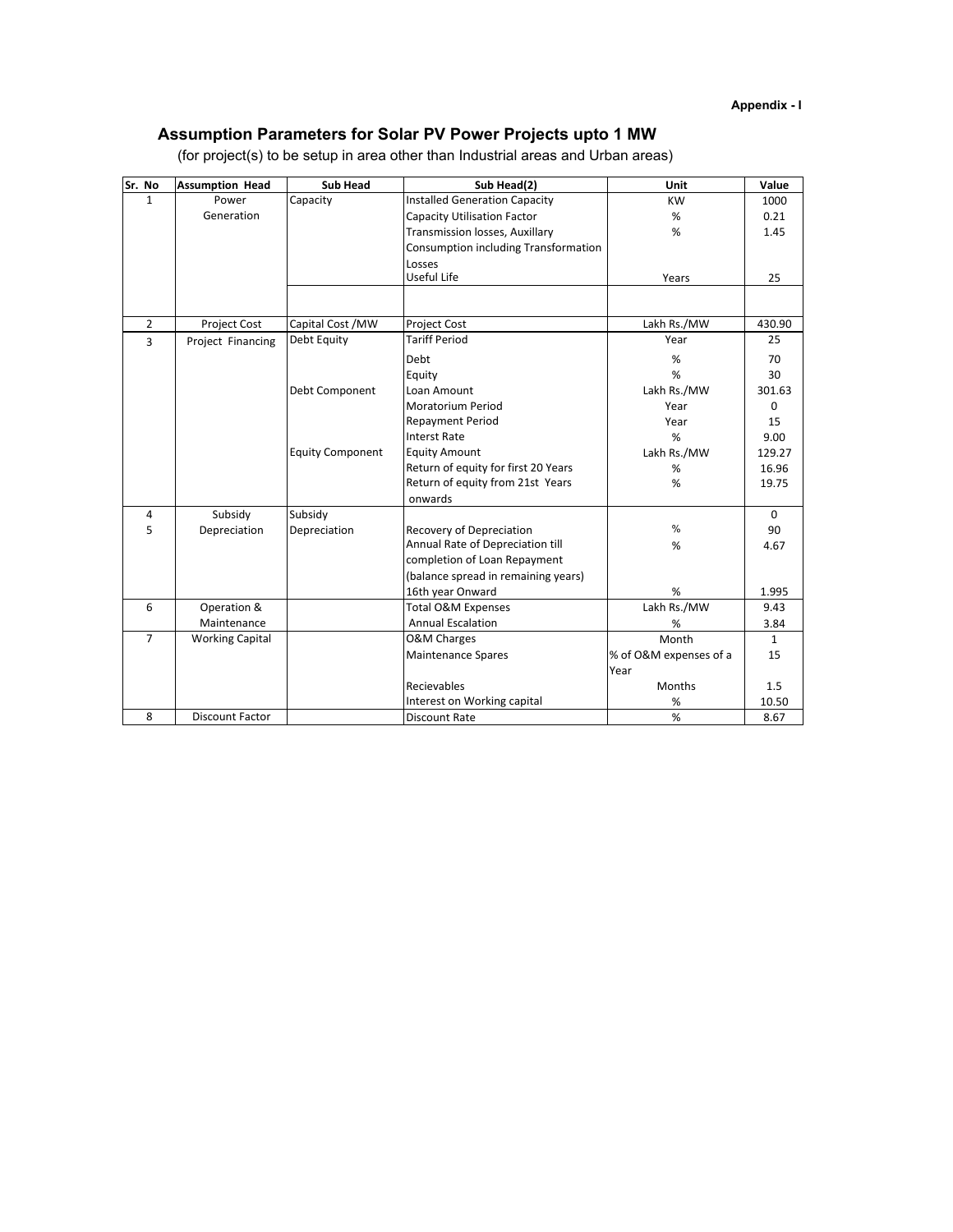**Determination of Tariff for Solar PV Power Projects up to 1 MW**

| <b>Unit Generation</b>      | unit      | year       | -1    | $\mathbf{2}$ | 3     |       | 5     | 6     | 7           | 8     | 9                | 10   | 11   | 12          | 13   | 14        | 15                                                                            | 16   | 17            | 18                    | 19   | 20                            | 21                                                                                                            | 22    | 23    | 24    | 25    |
|-----------------------------|-----------|------------|-------|--------------|-------|-------|-------|-------|-------------|-------|------------------|------|------|-------------|------|-----------|-------------------------------------------------------------------------------|------|---------------|-----------------------|------|-------------------------------|---------------------------------------------------------------------------------------------------------------|-------|-------|-------|-------|
| <b>Installed Capacity</b>   | <b>KW</b> |            | 1000  | 1000         | 1000  | 1000  | 1000  | 1000  | 1000        | 1000  | 1000             | 1000 | 1000 | 1000        | 1000 | 1000      | 1000                                                                          | 1000 | 1000          | 1000                  | 1000 | 1000                          | 1000                                                                                                          | 1000  | 1000  | 1000  | 1000  |
| Gross generation            | MU        |            | 1.840 | 1.84         | 1.84  | 1.84  | 1.84  | 1.84  | 1.84        | 1.84  | 1.84             | 1.84 | 1.84 | 1.84        | 1.84 | 1.84      | 1.84                                                                          | 1.84 | 1.84          | 1.84                  | 1.84 | 1.84                          | 1.84                                                                                                          | 1.84  | 1.84  | 1.84  | 1.84  |
| Losses                      | MU        |            | 1.45  | 1.45         | 1.45  | 1.45  | 1.45  | 1.45  | 1.45        | 1.45  | 1.45             | 1.45 | 1.45 | 1.45        | 1.45 | 1.45      | 1.45                                                                          | 1.45 | 1.45          | 1.45                  | 1.45 | 1.45                          | 1.45                                                                                                          | 1.45  | 1.45  | 1.45  | 1.45  |
| <b>Net Generation</b>       | MU        |            | 1.813 | 1.81         | 1.81  | 1.81  | 1.81  | 1.81  | 1.81        | 1.81  | 1.81             | 1.81 | 1.81 | 1.81        | 1.81 | 1.81      | 1.81                                                                          | 1.81 | 1.81          | 1.81                  | 1.81 | 1.81                          | 1.81                                                                                                          | 1.81  | 1.81  | 1.81  | 1.81  |
| <b>Fixed Cost</b>           |           | vear       |       |              |       |       |       |       |             |       |                  |      |      |             |      |           |                                                                               |      |               |                       |      |                               |                                                                                                               |       |       |       |       |
| O&M Expences                | Rs. lakh  |            | 9.43  | 9.792        | 10.17 | 10.56 | 10.96 |       | 11.39 11.82 | 12.28 |                  |      |      |             |      |           | 12.75   13.24   13.75   14.27   14.82   15.39   15.98                         |      |               |                       |      | 16.60 17.23 17.89 18.58 19.29 | 20.04                                                                                                         | 20.81 | 21.60 | 22.43 | 23.30 |
| Depriciation                | Rs. lakh  |            | 20.12 | 20.12        | 20.12 | 20.12 | 20.12 | 20.12 |             |       |                  |      |      |             |      |           | 20.12   20.12   20.12   20.12   20.12   20.12   20.12   20.12   20.12         |      | 8.60 8.60     | 8.60                  | 8.60 | 8.60                          | 8.60                                                                                                          | 8.60  | 8.60  | 8.60  | 8.60  |
| Interest on Term Loan       | Rs. lakh  |            | 26.24 | 24.43        | 22.62 | 20.81 | 19.00 |       | 17.19 15.38 |       | 13.57 11.76 9.95 |      | 8.14 | 6.33        | 4.52 | 2.71      | 0.90                                                                          |      | $0.00 \ 0.00$ | 0.00                  | 0.00 | 0.00                          | 0.00                                                                                                          | 0.00  | 0.00  | 0.00  | 0.00  |
| Interest on Working Capital | Rs. lakh  |            | 1.27  | 1.26         | 1.25  | 1.24  | 1.23  | 1.22  | 1.21        | 1.21  | 1.20             | 1.20 | 1.19 | 1.19        | 1.18 | 1.18      | 1.18                                                                          | 1.04 | 1.06          | 1.09                  | 1.11 | 1.14                          | 1.22                                                                                                          | 1.25  | 1.28  | 1.31  | 1.34  |
| Return on Equity            | Rs. lakh  |            | 21.92 | 21.92        | 21.92 | 21.92 | 21.92 |       | 21.92 21.92 | 21.92 |                  |      |      |             |      |           | 21.92 21.92 21.92 21.92 21.92 21.92 21.92 21.92 21.92 21.92 21.92 21.92 21.92 |      |               |                       |      |                               | 25.53                                                                                                         | 25.53 | 25.53 | 25.53 | 25.53 |
| <b>Total fixed Cost</b>     | Rs. lakh  |            | 78.99 | 77.53        | 76.09 | 74.66 | 73.24 | 71.85 | 70.47       | 69.10 |                  |      |      |             |      |           |                                                                               |      |               |                       |      |                               | 67.76   66.43   65.13   63.84   62.58   61.33   60.11   48.15   48.82   49.50   50.22   50.96   55.38   56.18 |       | 57.01 | 57.87 | 58.76 |
| <b>Levellised CoG</b>       |           |            |       |              |       |       |       |       |             |       |                  |      |      |             |      |           |                                                                               |      |               |                       |      |                               |                                                                                                               |       |       |       |       |
| Per unit CoG                | Unit      | levellised |       |              |       |       |       |       |             |       |                  |      |      |             |      |           |                                                                               |      |               |                       |      |                               |                                                                                                               |       |       |       |       |
| O&M Expences                | Rs/kWh    | 0.72       | 0.52  | 0.54         | 0.56  | 0.58  | 0.60  | 0.63  | 0.65        | 0.68  | 0.70             | 0.73 | 0.76 | 0.79        | 0.82 | 0.85      | 0.88                                                                          | 0.92 | 0.95          | 0.99                  | 1.02 | 1.06                          | 1.11                                                                                                          | 1.15  | 1.19  | 1.24  | 1.28  |
| Depriciation                | Rs/kWh    | 0.99       | 1.11  | 1.11         | 1.11  | 1.11  | 1.11  | 1.11  | 1.11        | 1.11  | 1.11             | 1.11 | 1.11 | 1.11        | 1.11 | 1.11      | 1.11                                                                          | 0.47 | 0.47          | 0.47                  | 0.47 | 0.47                          | 0.47                                                                                                          | 0.47  | 0.47  | 0.47  | 0.47  |
| Interest on Term Loan       | Rs/kWh    | 0.73       | 1.45  | 1.35         | 1.25  | 1.15  | 1.05  | 0.95  | 0.85        | 0.75  | 0.65             | 0.55 | 0.45 | 0.35        | 0.25 | 0.15      | 0.05                                                                          | 0.00 | 0.00          | 0.00                  | 0.00 | 0.00                          | 0.00                                                                                                          | 0.00  | 0.00  | 0.00  | 0.00  |
| Interest on Working Capital | Rs/kWh    | 0.07       | 0.07  | 0.07         | 0.07  | 0.07  | 0.07  | 0.07  | 0.07        | 0.07  | 0.07             | 0.07 | 0.07 | 0.07        | 0.07 | 0.07      | 0.07                                                                          |      | $0.06$ 0.06   | 0.06                  | 0.06 | 0.06                          | 0.07                                                                                                          | 0.07  | 0.07  | 0.07  | 0.07  |
| Return on Equity            | Rs/kWh    | 1.22       | 1.21  | 1.21         | 1.21  | 1.21  | 1.21  | 1.21  | 1.21        | 1.21  | 1.21             | 1.21 | 1.21 | 1.21        | 1.21 | 1.21      | 1.21                                                                          | 1.21 | 1.21          | 1.21                  | 1.21 | 1.21                          | 1.41                                                                                                          | 1.41  | 1.41  | 1.41  | 1.41  |
| <b>Total CoG</b>            | Rs/kWh    | 3.74       | 4.36  | 4.2764       | 4.20  | 4.12  | 4.04  | 3.96  | 3.89        | 3.81  | 3.74             | 3.66 | 3.59 | 3.52        | 3.45 | 3.38      | 3.32                                                                          | 2.66 | 2.69          | 2.73                  | 2.77 | 2.81                          | 3.05                                                                                                          | 3.10  | 3.14  | 3.19  | 3.24  |
| Discounted factor           | %         |            |       | 0.92         | 0.85  | 0.78  | 0.72  | 0.66  | 0.61        | 0.56  | 0.51             | 0.47 | 0.44 | 0.40        | 0.37 | 0.34      | 0.31                                                                          |      | $0.29$ 0.26   | 0.24                  | 0.22 | 0.21                          | 0.19                                                                                                          | 0.17  | 0.16  | 0.15  | 0.14  |
|                             |           |            |       |              |       |       |       |       |             |       |                  |      |      |             |      |           |                                                                               |      |               |                       |      |                               |                                                                                                               |       |       |       |       |
| <b>Levellised Tariff</b>    | Rs/kWh    | 3.74       | 4.36  | 3.9353       | 3.55  | 3.21  | 2.90  | 2.62  | 2.36        |       | $2.13$ 1.92      | 1.73 |      | $1.56$ 1.41 |      | 1.27 1.15 | 1.04                                                                          |      |               | $0.76$ 0.71 0.66 0.62 |      | 0.58                          | 0.58                                                                                                          | 0.54  | 0.50  | 0.47  | 0.44  |

**Generic Levellised Tariff (without Subsidy) at Capital Cost of Rs 430.90 Lakh/MW = Rs. 3.74 /kWh Indicative Generic Levellised Tariff by considering Subsidy/Incentive/Grant of Rs 10 Lakh/MW = Rs. 3.67/kWh Adjustment to be made per 10 Lakh of Subsidy/Incentive/Grant per MW= Rs. 0.07/kWh**

Sheet of Appendix I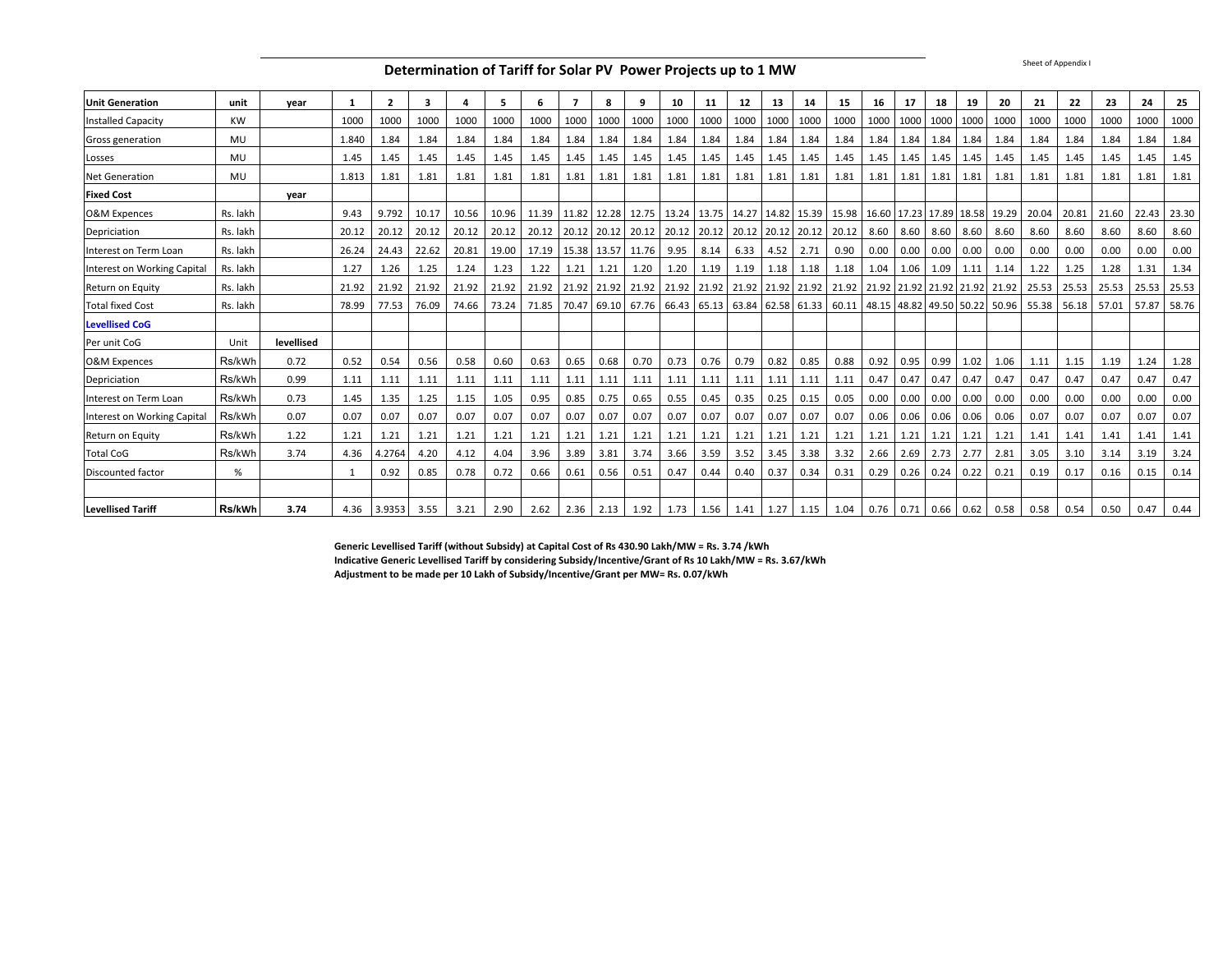# **Assumption Parameters for Solar PV Power Projects above 1 MW upto 5 MW**

| Sr. No         | <b>Assumption Head</b> | <b>Sub Head</b>         | Sub Head(2)                          | Unit                   | Value        |
|----------------|------------------------|-------------------------|--------------------------------------|------------------------|--------------|
| $\mathbf{1}$   | Power                  | Capacity                | <b>Installed Generation Capacity</b> | <b>KW</b>              | 1000         |
|                | Generation             |                         | <b>Capacity Utilisation Factor</b>   | %                      | 0.21         |
|                |                        |                         | Transmission losses, Auxillary       | %                      | 1.45         |
|                |                        |                         | Consumption including Transformation |                        |              |
|                |                        |                         | Losses                               |                        |              |
|                |                        |                         | Useful Life                          | Years                  | 25           |
|                |                        |                         |                                      |                        |              |
| $\overline{2}$ | Project Cost           | Capital Cost /MW        | <b>Project Cost</b>                  | Lakh Rs./MW            | 424.53       |
| 3              | Project Financing      | Debt Equity             | <b>Tariff Period</b>                 | Year                   | 25           |
|                |                        |                         | Debt                                 | %                      | 70           |
|                |                        |                         | Equity                               | %                      | 30           |
|                |                        | Debt Component          | Loan Amount                          | Lakh Rs./MW            | 297.171      |
|                |                        |                         | <b>Moratorium Period</b>             | Year                   | $\Omega$     |
|                |                        |                         | <b>Repayment Period</b>              | Year                   | 15           |
|                |                        |                         | <b>Interst Rate</b>                  | %                      | 9.00         |
|                |                        | <b>Equity Component</b> | <b>Equity Amount</b>                 | Lakh Rs./MW            | 127.359      |
|                |                        |                         | Return of equity for first 20 Years  | %                      | 16.96        |
|                |                        |                         | Return of equity from 21st Years     | %                      | 19.75        |
|                |                        |                         | onwards                              |                        |              |
| 4              | Subsidy                | Subsidy                 |                                      |                        | $\Omega$     |
| 5              | Depreciation           | Depreciation            | Recovery of Depreciation             | %                      | 90           |
|                |                        |                         | Annual Rate of Depreciation till     | %                      | 4.67         |
|                |                        |                         | completion of Loan Repayment         |                        |              |
|                |                        |                         | (balance spread in remaining years)  |                        |              |
|                |                        |                         | 16th year Onward                     | %                      | 1.995        |
| 6              | Operation &            |                         | Total O&M Expenses                   | Lakh Rs./MW            | 9.43         |
|                | Maintenance            |                         | <b>Annual Escalation</b>             | %                      | 3.84         |
| $\overline{7}$ | <b>Working Capital</b> |                         | <b>O&amp;M Charges</b>               | Month                  | $\mathbf{1}$ |
|                |                        |                         | <b>Maintenance Spares</b>            | % of O&M expenses of a | 15           |
|                |                        |                         |                                      | Year                   |              |
|                |                        |                         | Recievables                          | Months                 | 1.5          |
|                |                        |                         | Interest on Working capital          | $\%$                   | 10.50        |
| 8              | <b>Discount Factor</b> |                         | <b>Discount Rate</b>                 | %                      | 8.67         |

(for project(s) to be setup in area other than Industrial areas and Urban areas)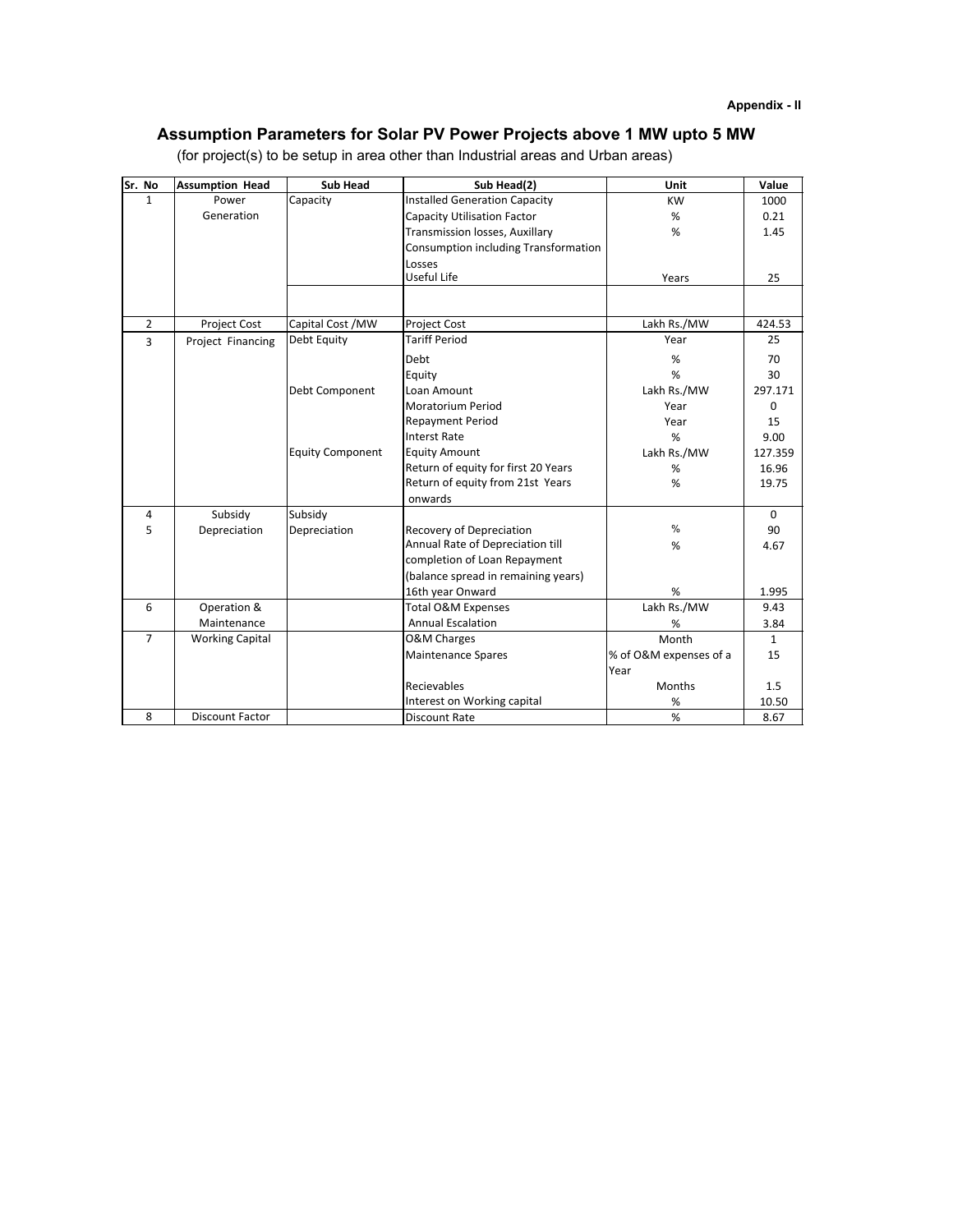Sheet of Appendix II

#### **Determination of Tariff for Solar PV Power Projects above 1 MW upto 5 MW**

| <b>Unit Generation</b>      | unit      | vear       |       | $\overline{2}$ | 3     |       | 5     | 6     |             | 8           | 9     | 10                                  | 11        | 12          | 13        | 14                | 15                                                                | 16   | 17                    | 18   | 19   | -20                                 | 21    | 22    | 23    | 24          | 25    |
|-----------------------------|-----------|------------|-------|----------------|-------|-------|-------|-------|-------------|-------------|-------|-------------------------------------|-----------|-------------|-----------|-------------------|-------------------------------------------------------------------|------|-----------------------|------|------|-------------------------------------|-------|-------|-------|-------------|-------|
| <b>Installed Capacity</b>   | <b>KW</b> |            | 1000  | 1000           | 1000  | 1000  | 1000  | 1000  | 1000        | 1000        | 1000  | 1000                                | 1000      |             | 1000 1000 | 1000              | 1000                                                              | 1000 | 1000                  | 1000 | 1000 | 1000                                | 1000  | 1000  | 1000  | 1000        | 1000  |
| Gross generation            | <b>MU</b> |            | 1.840 | 1.84           | 1.84  | 1.84  | 1.84  | 1.84  | 1.84        | 1.84        | 1.84  | 1.84                                | 1.84      | 1.84        | 1.84      | 1.84              | 1.84                                                              | 1.84 | 1.84                  | 1.84 | 1.84 | 1.84                                | 1.84  | 1.84  | 1.84  | 1.84        | 1.84  |
| Losses                      | <b>MU</b> |            | 1.45  | 1.45           | 1.45  | 1.45  | 1.45  | 1.45  | 1.45        | 1.45        | 1.45  | 1.45                                | 1.45      | 1.45        | 1.45      | 1.45              | 1.45                                                              | 1.45 | 1.45                  | 1.45 | 1.45 | 1.45                                | 1.45  | 1.45  | 1.45  | 1.45        | 1.45  |
| <b>Net Generation</b>       | MU        |            | 1.813 | 1.81           | 1.81  | 1.81  | 1.81  | 1.81  | 1.81        | 1.81        | 1.81  | 1.81                                | 1.81      | 1.81        | 1.81      | 1.81              | 1.81                                                              | 1.81 | 1.81                  | 1.81 | 1.81 | 1.81                                | 1.81  | 1.81  | 1.81  | 1.81        | 1.81  |
| <b>Fixed Cost</b>           |           | vear       |       |                |       |       |       |       |             |             |       |                                     |           |             |           |                   |                                                                   |      |                       |      |      |                                     |       |       |       |             |       |
| <b>O&amp;M Expences</b>     | Rs. lakh  |            | 9.43  | 9.792          | 10.17 | 10.56 | 10.96 | 11.39 |             | 11.82 12.28 |       | 12.75 13.24 13.75                   |           |             |           |                   | 14.27 14.82 15.39 15.98                                           |      |                       |      |      | 16.60 17.23 17.89 18.58 19.29       | 20.04 | 20.81 | 21.60 | 22.43       | 23.30 |
| Depriciation                | Rs. lakh  |            | 19.83 | 19.83          | 19.83 | 19.83 | 19.83 | 19.83 | 19.83 19.83 |             | 19.83 | 19.83 19.83                         |           |             |           | 19.83 19.83 19.83 | 19.83                                                             | 8.47 | 8.47                  | 8.47 | 8.47 | 8.47                                | 8.47  | 8.47  | 8.47  | 8.47        | 8.47  |
| Interest on Term Loan       | Rs. lakh  |            | 25.85 | 24.07          | 22.29 | 20.50 | 18.72 | 16.94 | 15.16 13.37 |             | 11.59 | 9.81                                | 8.02      | 6.24        | 4.46      | 2.67              | 0.89                                                              | 0.00 | 0.00                  | 0.00 | 0.00 | 0.00                                | 0.00  | 0.00  | 0.00  | 0.00        | 0.00  |
| Interest on Working Capital | Rs. lakh  |            | 1.25  | 1.24           | 1.24  | 1.23  | 1.22  | 1.21  | 1.20        | 1.20        | 1.19  | 1.19                                | 1.18      | $1.18$ 1.18 |           | 1.17              | 1.17                                                              | 1.03 | 1.06                  | 1.08 | 1.11 | 1.14                                | 1.21  | 1.24  | 1.27  | 1.30        | 1.34  |
| Return on Equity            | Rs. lakh  |            | 21.60 | 21.60          | 21.60 | 21.60 | 21.60 |       |             |             |       | 21.60 21.60 21.60 21.60 21.60 21.60 |           |             |           |                   | 21.60 21.60 21.60 21.60 21.60 21.60 21.60 21.60 21.60 21.60 25.15 |      |                       |      |      |                                     |       | 25.15 | 25.15 | 25.15       | 25.15 |
| <b>Total fixed Cost</b>     | Rs. lakh  |            | 77.96 | 76.53          | 75.12 | 73.72 | 72.33 | 70.96 | 69.61 68.27 |             |       | 66.95 65.66 64.38                   |           |             |           |                   | 63.12 61.88 60.66 59.47                                           |      |                       |      |      | 47.70 48.36 49.05 49.76 50.50 54.87 |       | 55.67 |       | 56.50 57.36 | 58.25 |
| <b>Levellised CoG</b>       |           |            |       |                |       |       |       |       |             |             |       |                                     |           |             |           |                   |                                                                   |      |                       |      |      |                                     |       |       |       |             |       |
| Per unit CoG                | Unit      | levellised |       |                |       |       |       |       |             |             |       |                                     |           |             |           |                   |                                                                   |      |                       |      |      |                                     |       |       |       |             |       |
| <b>O&amp;M Expences</b>     | Rs/kWh    | 0.72       | 0.52  | 0.54           | 0.56  | 0.58  | 0.60  | 0.63  | 0.65        | 0.68        | 0.70  | 0.73                                | 0.76      | 0.79        | 0.82      | 0.85              | 0.88                                                              | 0.92 | 0.95                  | 0.99 | 1.02 | 1.06                                | 1.11  | 1.15  | 1.19  | 1.24        | 1.28  |
| Depriciation                | Rs/kWh    | 0.98       | 1.09  | 1.09           | 1.09  | 1.09  | 1.09  | 1.09  | 1.09        | 1.09        | 1.09  | 1.09                                | 1.09      | 1.09        | 1.09      | 1.09              | 1.09                                                              | 0.47 | 0.47                  | 0.47 | 0.47 | 0.47                                | 0.47  | 0.47  | 0.47  | 0.47        | 0.47  |
| Interest on Term Loan       | Rs/kWh    | 0.72       | 1.43  | 1.33           | 1.23  | 1.13  | 1.03  | 0.93  | 0.84        | 0.74        | 0.64  | 0.54                                | 0.44      | 0.34        | 0.25      | 0.15              | 0.05                                                              | 0.00 | 0.00                  | 0.00 | 0.00 | 0.00                                | 0.00  | 0.00  | 0.00  | 0.00        | 0.00  |
| Interest on Working Capital | Rs/kWh    | 0.07       | 0.07  | 0.07           | 0.07  | 0.07  | 0.07  | 0.07  | 0.07        | 0.07        | 0.07  | 0.07                                | 0.07      | 0.06        | 0.06      | 0.06              | 0.06                                                              | 0.06 | 0.06                  | 0.06 | 0.06 | 0.06                                | 0.07  | 0.07  | 0.07  | 0.07        | 0.07  |
| Return on Equity            | Rs/kWh    | 1.21       | 1.19  | 1.19           | 1.19  | 1.19  | 1.19  | 1.19  | 1.19        | 1.19        | 1.19  | 1.19                                | 1.19      | 1.19        | 1.19      | 1.19              | 1.19                                                              | 1.19 | 1.19                  | 1.19 | 1.19 | 1.19                                | 1.39  | 1.39  | 1.39  | 1.39        | 1.39  |
| <b>Total CoG</b>            | Rs/kWh    | 3.70       | 4.30  | 4.2215         | 4.14  | 4.07  | 3.99  | 3.91  | 3.84        | 3.77        | 3.69  | 3.62                                | 3.55      | 3.48        | 3.41      | 3.35              | 3.28                                                              | 2.63 | 2.67                  | 2.71 | 2.74 | 2.79                                | 3.03  | 3.07  | 3.12  | 3.16        | 3.21  |
| Discounted factor           | %         |            |       | 0.92           | 0.85  | 0.78  | 0.72  | 0.66  | 0.61        | 0.56        | 0.51  | 0.47                                | 0.44      | 0.40        | 0.37      | 0.34              | 0.31                                                              | 0.29 | 0.26                  | 0.24 | 0.22 | 0.21                                | 0.19  | 0.17  | 0.16  | 0.15        | 0.14  |
|                             |           |            |       |                |       |       |       |       |             |             |       |                                     |           |             |           |                   |                                                                   |      |                       |      |      |                                     |       |       |       |             |       |
| <b>Levellised Tariff</b>    | Rs/kWh    | 3.70       | 4.30  | 3.8847         | 3.51  | 3.17  | 2.86  | 2.58  | 2.33        | 2.10        | 1.90  |                                     | 1.71 1.55 | $1.39$ 1.26 |           | 1.14              | 1.02                                                              |      | $0.76$ 0.71 0.66 0.61 |      |      | 0.57                                | 0.57  | 0.54  | 0.50  | 0.47        | 0.44  |

**Generic Levellised Tariff (without Subsidy) at Capital Cost of Rs 424.53 Lakh/MW = Rs. 3.70 /kWh Indicative Generic Levellised Tariff by considering Subsidy/Incentive/Grant of Rs 10 Lakh/MW = Rs. 3.63 /kWh**

**Adjustment to be made per 10 Lakh of Subsidy/Incentive/Grant per MW= Rs. 0.07/kWh**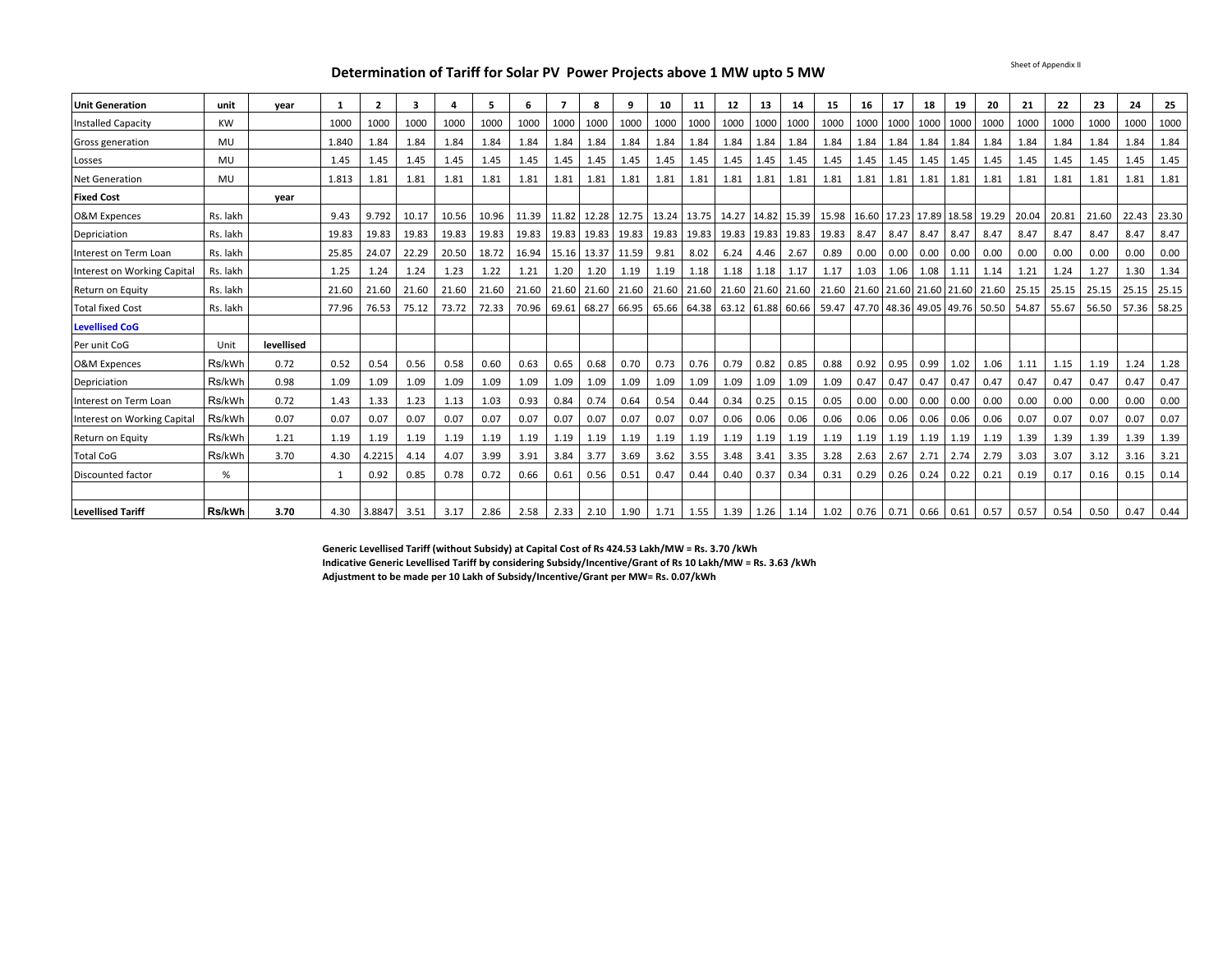# **Assumption Parameters for Solar PV Power Projects upto 1 MW**

| Sr. No         | <b>Assumption Head</b> | <b>Sub Head</b>         | Sub Head(2)                          | Unit                   | Value        |
|----------------|------------------------|-------------------------|--------------------------------------|------------------------|--------------|
| $\mathbf{1}$   | Power                  | Capacity                | <b>Installed Generation Capacity</b> | <b>KW</b>              | 1000         |
|                | Generation             |                         | <b>Capacity Utilisation Factor</b>   | %                      | 0.21         |
|                |                        |                         | Transmission losses, Auxillary       | %                      | 1.45         |
|                |                        |                         | Consumption including Transformation |                        |              |
|                |                        |                         | Losses                               |                        |              |
|                |                        |                         | Useful Life                          | Years                  | 25           |
|                |                        |                         |                                      |                        |              |
| $\overline{2}$ | Project Cost           | Capital Cost / MW       | Project Cost                         | Lakh Rs./MW            | 441.05       |
| 3              | Project Financing      | Debt Equity             | <b>Tariff Period</b>                 | Year                   | 25           |
|                |                        |                         | Debt                                 | %                      | 70           |
|                |                        |                         | Equity                               | %                      | 30           |
|                |                        | Debt Component          | Loan Amount                          | Lakh Rs./MW            | 308.735      |
|                |                        |                         | <b>Moratorium Period</b>             | Year                   | $\Omega$     |
|                |                        |                         | <b>Repayment Period</b>              | Year                   | 15           |
|                |                        |                         | <b>Interst Rate</b>                  | %                      | 9.00         |
|                |                        | <b>Equity Component</b> | <b>Equity Amount</b>                 | Lakh Rs./MW            | 132.315      |
|                |                        |                         | Return of equity for first 20 Years  | $\%$                   | 16.96        |
|                |                        |                         | Return of equity from 21st Years     | %                      | 19.75        |
|                |                        |                         | onwards                              |                        |              |
| 4              | Subsidy                | Subsidy                 |                                      |                        | $\mathbf 0$  |
| 5              | Depreciation           | Depreciation            | <b>Recovery of Depreciation</b>      | $\frac{0}{0}$          | 90           |
|                |                        |                         | Annual Rate of Depreciation till     | %                      | 4.67         |
|                |                        |                         | completion of Loan Repayment         |                        |              |
|                |                        |                         | (balance spread in remaining years)  |                        |              |
|                |                        |                         | 16th year Onward                     | %                      | 1.995        |
| 6              | Operation &            |                         | Total O&M Expenses                   | Lakh Rs./MW            | 9.43         |
|                | Maintenance            |                         | <b>Annual Escalation</b>             | %                      | 3.84         |
| $\overline{7}$ | <b>Working Capital</b> |                         | <b>O&amp;M Charges</b>               | Month                  | $\mathbf{1}$ |
|                |                        |                         | <b>Maintenance Spares</b>            | % of O&M expenses of a | 15           |
|                |                        |                         |                                      | Year                   |              |
|                |                        |                         | Recievables                          | Months                 | 1.5          |
|                |                        |                         | Interest on Working capital          | $\%$                   | 10.50        |
| 8              | <b>Discount Factor</b> |                         | <b>Discount Rate</b>                 | %                      | 8.67         |

(for project(s) to be setup in Industrial areas and Urban areas)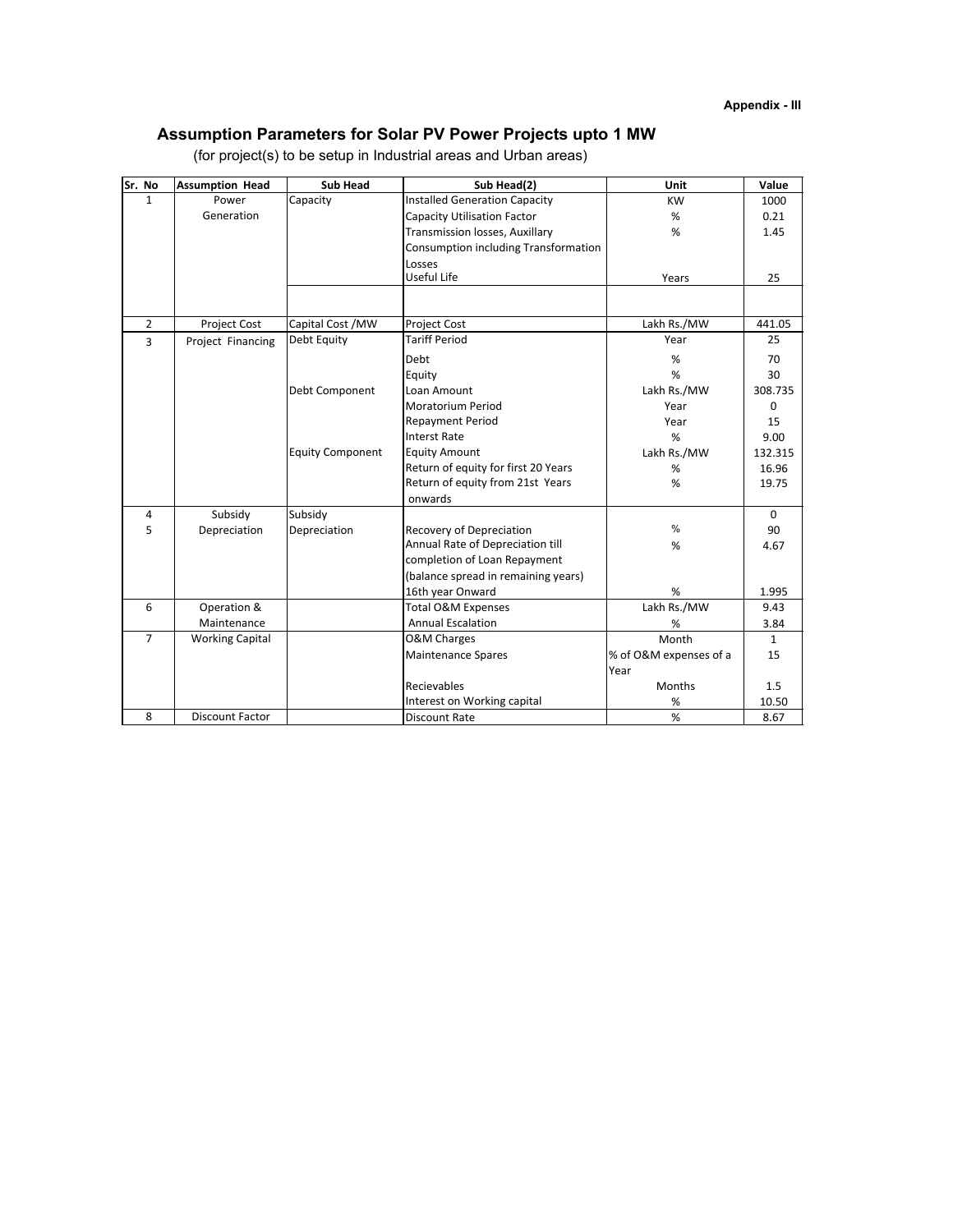**Determination of Tariff for Solar PV Power Projects up to 1 MW**

Sheet of Appendix III

| <b>Unit Generation</b>      | unit     | year       |       | $\overline{\mathbf{2}}$ | 3     |       | 5     | 6           | 7           | 8     | 9           | 10          | 11          | 12    | 13          | 14                | 15          | 16   | 17                      | 18               | 19   | 20                            | 21    | 22    | 23    | 24    | 25    |
|-----------------------------|----------|------------|-------|-------------------------|-------|-------|-------|-------------|-------------|-------|-------------|-------------|-------------|-------|-------------|-------------------|-------------|------|-------------------------|------------------|------|-------------------------------|-------|-------|-------|-------|-------|
| Installed Capacity          | KW       |            | 1000  | 1000                    | 1000  | 1000  | 1000  | 1000        | 1000        | 1000  | 1000        | 1000        | 1000        | 1000  | 1000        | 1000              | 1000        | 1000 | 1000                    | 1000             | 1000 | 1000                          | 1000  | 1000  | 1000  | 1000  | 1000  |
| Gross generation            | MU       |            | 1.840 | 1.84                    | 1.84  | 1.84  | 1.84  | 1.84        | 1.84        | 1.84  | 1.84        | 1.84        | 1.84        | 1.84  | 1.84        | 1.84              | 1.84        | 1.84 | 1.84                    | 1.84             | 1.84 | 1.84                          | 1.84  | 1.84  | 1.84  | 1.84  | 1.84  |
| Losses                      | MU       |            | 1.45  | 1.45                    | 1.45  | 1.45  | 1.45  | 1.45        | 1.45        | 1.45  | 1.45        | 1.45        | 1.45        | 1.45  | 1.45        | 1.45              | 1.45        | 1.45 | 1.45                    | 1.45             | 1.45 | 1.45                          | 1.45  | 1.45  | 1.45  | 1.45  | 1.45  |
| <b>Net Generation</b>       | MU       |            | 1.813 | 1.81                    | 1.81  | 1.81  | 1.81  | 1.81        | 1.81        | 1.81  | 1.81        | 1.81        | 1.81        | 1.81  | 1.81        | 1.81              | 1.81        | 1.81 | 1.81                    | 1.81             | 1.81 | 1.81                          | 1.81  | 1.81  | 1.81  | 1.81  | 1.81  |
| <b>Fixed Cost</b>           |          | year       |       |                         |       |       |       |             |             |       |             |             |             |       |             |                   |             |      |                         |                  |      |                               |       |       |       |       |       |
| <b>O&amp;M Expences</b>     | Rs. lakh |            | 9.43  | 9.792                   | 10.17 | 10.56 | 10.96 | 11.39 11.82 |             |       | 12.28 12.75 |             | 13.24 13.75 |       |             | 14.27 14.82 15.39 | 15.98       |      | 16.60 17.23 17.89 18.58 |                  |      | 19.29                         | 20.04 | 20.81 | 21.60 | 22.43 | 23.30 |
| Depriciation                | Rs. lakh |            | 20.60 | 20.60                   | 20.60 | 20.60 | 20.60 | 20.60       | 20.60       | 20.60 | 20.60       | 20.60 20.60 |             | 20.60 |             | 20.60 20.60       | 20.60       | 8.80 | 8.80                    | 8.80             | 8.80 | 8.80                          | 8.80  | 8.80  | 8.80  | 8.80  | 8.80  |
| Interest on Term Loan       | Rs. lakh |            | 26.86 | 25.01                   | 23.16 | 21.30 | 19.45 | 17.60       | 15.75       |       | 13.89 12.04 | 10.19       | 8.34        | 6.48  | 4.63        | 2.78              | 0.93        | 0.00 | 0.00                    | 0.00             | 0.00 | 0.00                          | 0.00  | 0.00  | 0.00  | 0.00  | 0.00  |
| Interest on Working Capital | Rs. lakh |            | 1.29  | 1.28                    | 1.27  | 1.26  | 1.25  | 1.24        | 1.23        | 1.23  | 1.22        | 1.21        | 1.21        | 1.20  | 1.20        | 1.20              | 1.19        | 1.05 | 1.07                    | 1.10             | 1.12 | 1.15                          | 1.23  | 1.26  | 1.29  | 1.32  | 1.35  |
| Return on Equity            | Rs. lakh |            | 22.44 | 22.44                   | 22.44 | 22.44 | 22.44 | 22.44       | 22.44       | 22.44 | 22.44       | 22.44       | 22.44       | 22.44 |             | 22.44 22.44       | 22.44       |      | 22.44 22.44 22.44 22.44 |                  |      | 22.44                         | 26.13 | 26.13 | 26.13 | 26.13 | 26.13 |
| <b>Total fixed Cost</b>     | Rs. lakh |            | 80.62 | 79.12                   | 77.63 | 76.16 | 74.70 |             | 73.26 71.84 |       | 70.43 69.04 |             | 67.68 66.33 | 65.00 | 63.69       |                   | 62.40 61.14 |      |                         |                  |      | 48.88 49.54 50.23 50.94 51.69 | 56.20 | 56.99 | 57.82 | 58.68 | 59.58 |
| <b>Levellised CoG</b>       |          |            |       |                         |       |       |       |             |             |       |             |             |             |       |             |                   |             |      |                         |                  |      |                               |       |       |       |       |       |
| Per unit CoG                | Unit     | levellised |       |                         |       |       |       |             |             |       |             |             |             |       |             |                   |             |      |                         |                  |      |                               |       |       |       |       |       |
| <b>O&amp;M Expences</b>     | Rs/kWh   | 0.72       | 0.52  | 0.54                    | 0.56  | 0.58  | 0.60  | 0.63        | 0.65        | 0.68  | 0.70        | 0.73        | 0.76        | 0.79  | 0.82        | 0.85              | 0.88        | 0.92 | 0.95                    | 0.99             | 1.02 | 1.06                          | 1.11  | 1.15  | 1.19  | 1.24  | 1.28  |
| Depriciation                | Rs/kWh   | 1.02       | 1.14  | 1.14                    | 1.14  | 1.14  | 1.14  | 1.14        | 1.14        | 1.14  | 1.14        | 1.14        | 1.14        | 1.14  | 1.14        | 1.14              | 1.14        | 0.49 | 0.49                    | 0.49             | 0.49 | 0.49                          | 0.49  | 0.49  | 0.49  | 0.49  | 0.49  |
| Interest on Term Loan       | Rs/kWh   | 0.75       | 1.48  | 1.38                    | 1.28  | 1.18  | 1.07  | 0.97        | 0.87        | 0.77  | 0.66        | 0.56        | 0.46        | 0.36  | 0.26        | 0.15              | 0.05        | 0.00 | 0.00                    | 0.00             | 0.00 | 0.00                          | 0.00  | 0.00  | 0.00  | 0.00  | 0.00  |
| Interest on Working Capital | Rs/kWh   | 0.07       | 0.07  | 0.07                    | 0.07  | 0.07  | 0.07  | 0.07        | 0.07        | 0.07  | 0.07        | 0.07        | 0.07        | 0.07  | 0.07        | 0.07              | 0.07        | 0.06 | 0.06                    | 0.06             | 0.06 | 0.06                          | 0.07  | 0.07  | 0.07  | 0.07  | 0.07  |
| Return on Equity            | Rs/kWh   | 1.25       | 1.24  | 1.24                    | 1.24  | 1.24  | 1.24  | 1.24        | 1.24        | 1.24  | 1.24        | 1.24        | 1.24        | 1.24  | 1.24        | 1.24              | 1.24        | 1.24 | 1.24                    | 1.24             | 1.24 | 1.24                          | 1.44  | 1.44  | 1.44  | 1.44  | 1.44  |
| <b>Total CoG</b>            | Rs/kWh   | 3.81       | 4.45  | 4.3640                  | 4.28  | 4.20  | 4.12  | 4.04        | 3.96        | 3.88  | 3.81        | 3.73        | 3.66        | 3.59  | 3.51        | 3.44              | 3.37        | 2.70 | 2.73                    | 2.77             | 2.81 | 2.85                          | 3.10  | 3.14  | 3.19  | 3.24  | 3.29  |
| Discounted factor           | %        |            |       | 0.92                    | 0.85  | 0.78  | 0.72  | 0.66        | 0.61        | 0.56  | 0.51        | 0.47        | 0.44        | 0.40  | 0.37        | 0.34              | 0.31        | 0.29 | 0.26                    | 0.24             | 0.22 | 0.21                          | 0.19  | 0.17  | 0.16  | 0.15  | 0.14  |
|                             |          |            |       |                         |       |       |       |             |             |       |             |             |             |       |             |                   |             |      |                         |                  |      |                               |       |       |       |       |       |
| <b>Levellised Tariff</b>    | Rs/kWh   | 3.81       | 4.45  | 4.0158                  | 3.63  | 3.27  | 2.95  | 2.67        | 2.41        | 2.17  | 1.96        | 1.77        | 1.59        |       | $1.44$ 1.30 | 1.17              | 1.05        | 0.77 |                         | $0.72$ 0.67 0.63 |      | 0.59                          | 0.59  | 0.55  | 0.51  | 0.48  | 0.45  |

**Generic Levellised Tariff (without Subsidy) at Capital Cost of Rs 441.05 Lakh/MW = Rs. 3.81 /kWh Indicative Generic Levellised Tariff by considering Subsidy/Incentive/Grant of Rs 10 Lakh/MW = Rs. 3.74 /kWh Adjustment to be made per 10 Lakh of Subsidy/Incentive/Grant per MW= Rs. 0.07/kWh**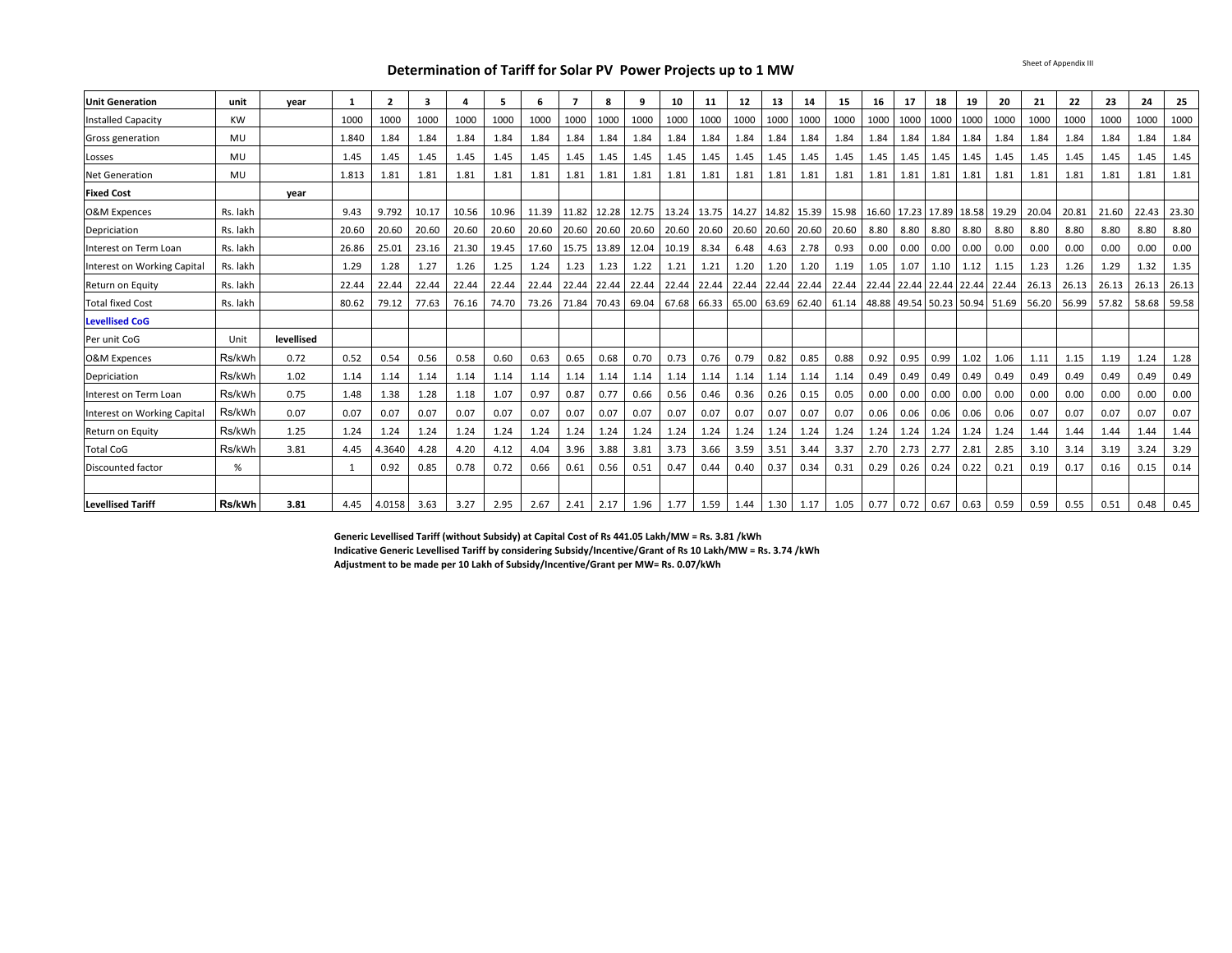# **Assumption Parameters for Solar PV Power Projects above 1 MW upto 5 MW**

| Sr. No         | <b>Assumption Head</b> | <b>Sub Head</b>         | Sub Head(2)                          | Unit                   | Value    |
|----------------|------------------------|-------------------------|--------------------------------------|------------------------|----------|
| $\mathbf{1}$   | Power                  | Capacity                | <b>Installed Generation Capacity</b> | <b>KW</b>              | 1000     |
|                | Generation             |                         | <b>Capacity Utilisation Factor</b>   | %                      | 0.21     |
|                |                        |                         | Transmission losses, Auxillary       | %                      | 1.45     |
|                |                        |                         | Consumption including Transformation |                        |          |
|                |                        |                         | Losses                               |                        |          |
|                |                        |                         | Useful Life                          | Years                  | 25       |
|                |                        |                         |                                      |                        |          |
| $\overline{2}$ | <b>Project Cost</b>    | Capital Cost / MW       | Project Cost                         | Lakh Rs./MW            | 434.53   |
| $\overline{3}$ | Project Financing      | Debt Equity             | <b>Tariff Period</b>                 | Year                   | 25       |
|                |                        |                         | Debt                                 | %                      | 70       |
|                |                        |                         | Equity                               | %                      | 30       |
|                |                        | Debt Component          | Loan Amount                          | Lakh Rs./MW            | 304.171  |
|                |                        |                         | <b>Moratorium Period</b>             | Year                   | $\Omega$ |
|                |                        |                         | <b>Repayment Period</b>              | Year                   | 15       |
|                |                        |                         | <b>Interst Rate</b>                  | %                      | 9.00     |
|                |                        | <b>Equity Component</b> | <b>Equity Amount</b>                 | Lakh Rs./MW            | 130.359  |
|                |                        |                         | Return of equity for first 20 Years  | %                      | 16.96    |
|                |                        |                         | Return of equity from 21st Years     | %                      | 19.75    |
|                |                        |                         | onwards                              |                        |          |
| 4              | Subsidy                | Subsidy                 |                                      |                        | $\Omega$ |
| 5              | Depreciation           | Depreciation            | <b>Recovery of Depreciation</b>      | $\frac{0}{0}$          | 90       |
|                |                        |                         | Annual Rate of Depreciation till     | %                      | 4.67     |
|                |                        |                         | completion of Loan Repayment         |                        |          |
|                |                        |                         | (balance spread in remaining years)  |                        |          |
|                |                        |                         | 16th year Onward                     | %                      | 1.995    |
| 6              | Operation &            |                         | <b>Total O&amp;M Expenses</b>        | Lakh Rs./MW            | 9.43     |
|                | Maintenance            |                         | <b>Annual Escalation</b>             | %                      | 3.84     |
| $\overline{7}$ | <b>Working Capital</b> |                         | <b>O&amp;M Charges</b>               | Month                  | 1        |
|                |                        |                         | <b>Maintenance Spares</b>            | % of O&M expenses of a | 15       |
|                |                        |                         |                                      | Year                   |          |
|                |                        |                         | Recievables                          | Months                 | 1.5      |
|                |                        |                         | Interest on Working capital          | $\%$                   | 10.50    |
| 8              | <b>Discount Factor</b> |                         | <b>Discount Rate</b>                 | %                      | 8.67     |

(for project(s) to be setup in Industrial areas and Urban areas)